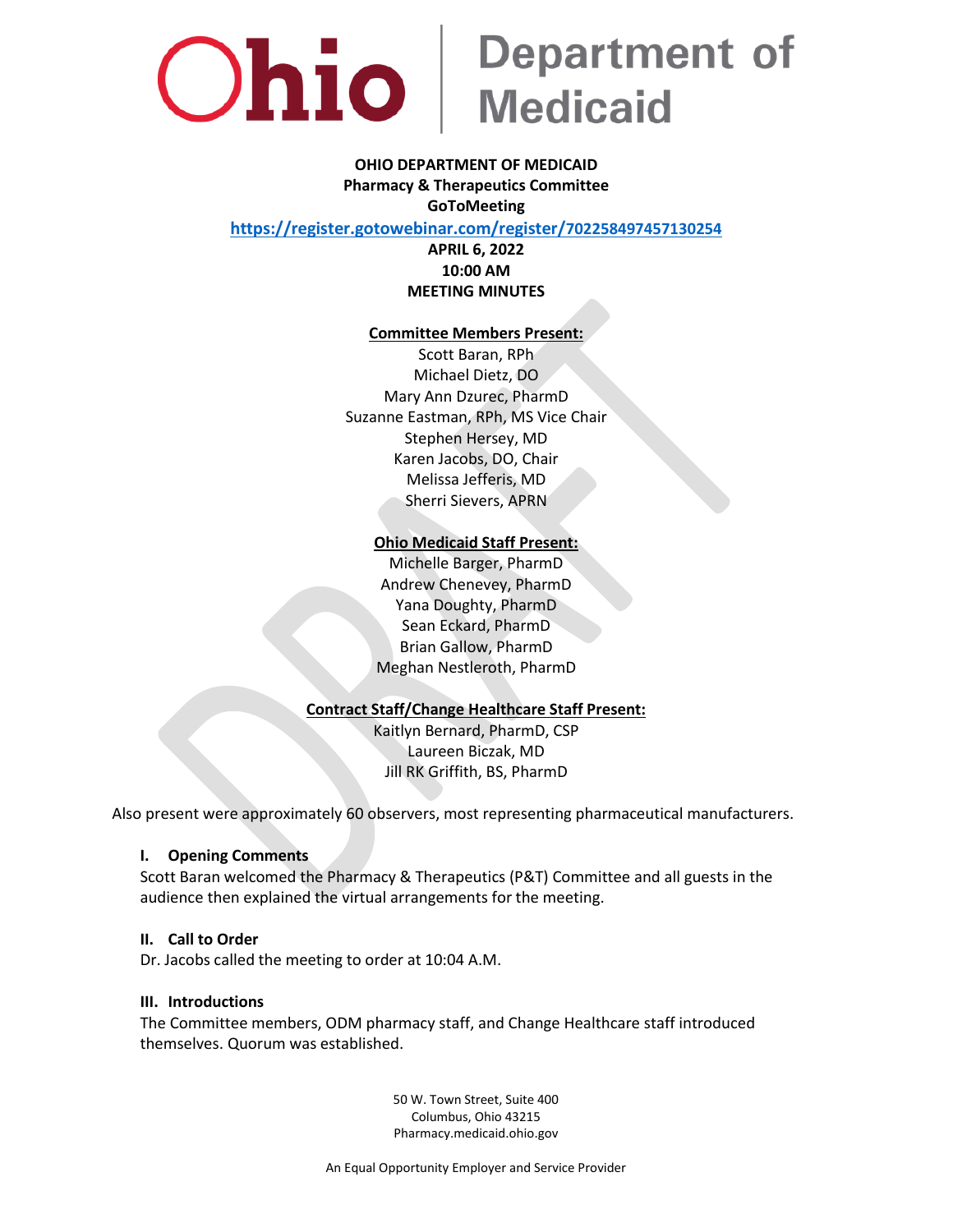#### **IV. Approval of January 12, 2022 Meeting Minutes**

The minutes from the prior P&T meeting were reviewed and approved by the Committee.

#### **V. Administrative Matters**

The conflict-of-interest statement was reviewed. All members signed this statement for this year.

#### **VI. Ohio Department of Medicaid Policy Update**

The Ohio Department of Medicaid (ODM) continues to work with both the Single Pharmacy Benefit Manager (SPBM) and Pharmacy Pricing and Audit Consultant (PPAC) vendors as ODM moves closer to the July 1<sup>st</sup>, 2022 go live date for Medicaid's Next Generation of Managed Care. Pharmacy stakeholder meetings began on March  $11<sup>th</sup>$  and will continue to be held. Transparency into the pharmacy program and a smooth transition for members are top ODM priorities.

ODM is working on new DUR interventions. In one intervention, ODM is reaching out to prescribers whose patients are receiving insulin claims without claims for blood glucose strips or continuous glucose monitors. The goal is to encourage providers to prescribe blood glucose strips and continuous glucose monitors for their diabetic patients and to assess adherence in order to prevent diabetes complications. Another intervention is aimed at prescribers whose patients are enrolled in the Coordinated Services Program (CSP) but do not have a pharmacy claim for naloxone. The goal is to ensure these at-risk patients have access to naloxone and encourage prescribers to counsel their patients on the importance of filling their prescription for naloxone, carrying naloxone with them in the event of an emergency, and address patient concerns surrounding naloxone. Finally, the most recent intervention is aimed at prescribers whose asthma patients have pharmacy claims for a nonselective beta-blocker. The goal is to educate prescribers on the potential for the non-selective betablocker to exacerbate asthma symptoms and to assess the risk/benefit ratio of changing to a selective beta-blocker where appropriate.

The Centers for Medicare and Medicaid Services (CMS) Federal Fiscal year (FFY) 2021 Annual DUR Report is underway. Managed Care Plans, in addition to Fee-For-Service, submit their reports and results are posted later this year on the Medicaid.gov website.

Over recent months, the ODM pharmacy team has worked to fill vacancies on the Board and Committees. First, ODM received and reviewed Letters of Interest for three vacant DUR Committee positions. The new members have accepted their positions and the final arrangements are in process. Second, pharmacists Dr. Jason Martinez and Dr. Kayla Petkus have been appointed and accepted their new positions on the DUR Board. Finally, for the vacant P&T Committee position, ODM would like to welcome Dr. Michael Dietz on his recent appointment. We congratulate all these new members and look forward to their contributions.

#### **VII. Presentations by Drug Manufacturers**

- a. Eprontia Azurity Pharmaceuticals, Inc.
- b. Skytrofa Ascendis Pharma, Inc.
- c. Repatha Amgen, Inc.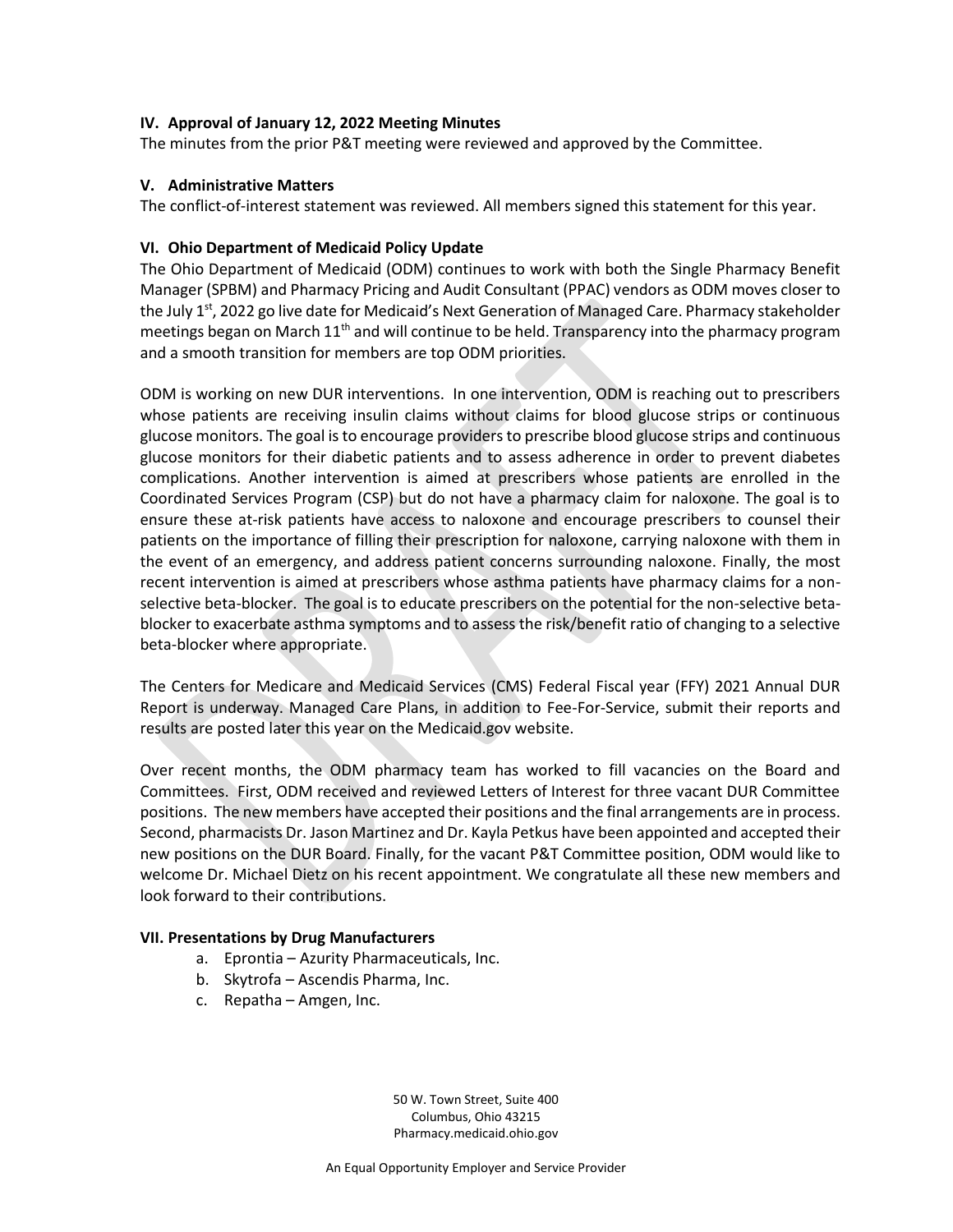#### VIII. **Presentations by Interested Parties**

a. Lisa Garrity, PharmD, SM, BCPS representing Cincinnati Children's Hospital Medical Center. Eprontia.

#### **IX. Unified Preferred Drug List (Unified PDL) Proposals**

a. **Analgesic Agents: NSAIDs. Elyxyb (celecoxib solution), Dr. Reddy's Laboratories, Inc.** Dr. Biczak provided a clinical overview of Elyxyb. ODM recommended Elyxyb as "Non-Preferred, PA required". The committee voted and recommended the proposed category and clinical criteria as shown below:

| <b>PREFERRED</b>            | <b>NON-PREFERRED</b>               |
|-----------------------------|------------------------------------|
| Celecoxib                   | Diclofenac/Misoprostol             |
| Diclofenac                  | Diclofenac Patch 1.3%              |
| Diclofenac DR               | <b>Diclotrex</b>                   |
| Diclofenac ER               | Elyxyb                             |
| Diclofenac Gel 1%           | Fenoprofen 400mg                   |
| Etodolac                    | Ibuprofen/Famotidine               |
| Fenoprofen 600mg            | Ketorolac Tromethamine Nasal Spray |
| Flurbiprofen                | Ketoprofen                         |
| Ibuprofen                   | Licart Patch                       |
| Indocin                     | Meloxicam Cap                      |
| Indomethacin                | Naproxen CR                        |
| Ketoprofen ER               | Naproxen DR                        |
| Ketorolac                   | Naproxen ER                        |
| Meclofenamate               | Naproxen EC                        |
| Mefenamic Acid              | Naproxen/Esomeprazole              |
| <b>Meloxicam Tab</b>        | Pennsaid                           |
| Nabumetone                  | Qmiiz ODT                          |
| Naproxen IR                 | Relafen DS                         |
| Naproxen Susp <sup>AR</sup> | Zipsor                             |
| Oxaprozin                   | Zorvolex                           |
| Piroxicam                   |                                    |
| Sulindac                    |                                    |
|                             |                                    |

**Link to Criteria: Analgesic Agents: NSAIDS**

#### **UPDL Legend**

**AR** (Age Restriction) - An age edit allows claims for members within a defined age range to adjudicate without authorization **BvG** (Brand Preferred Over the Generic) - The brand name medication is preferred over the generic equivalent **PA** (Clinical Prior Authorization) - A prior authorization is required before the medication will adjudicate **QL** (Quantity Limit) – A limit on the quantity that can be covered within a given time frame **ST** (Step Therapy) - Medications require a trial with one or more preferred products before approval

## **Analgesic Agents: NSAIDs**

**LENGTH OF AUTHORIZATIONS:** Dependent on medication request

50 W. Town Street, Suite 400 Columbus, Ohio 43215 Pharmacy.medicaid.ohio.gov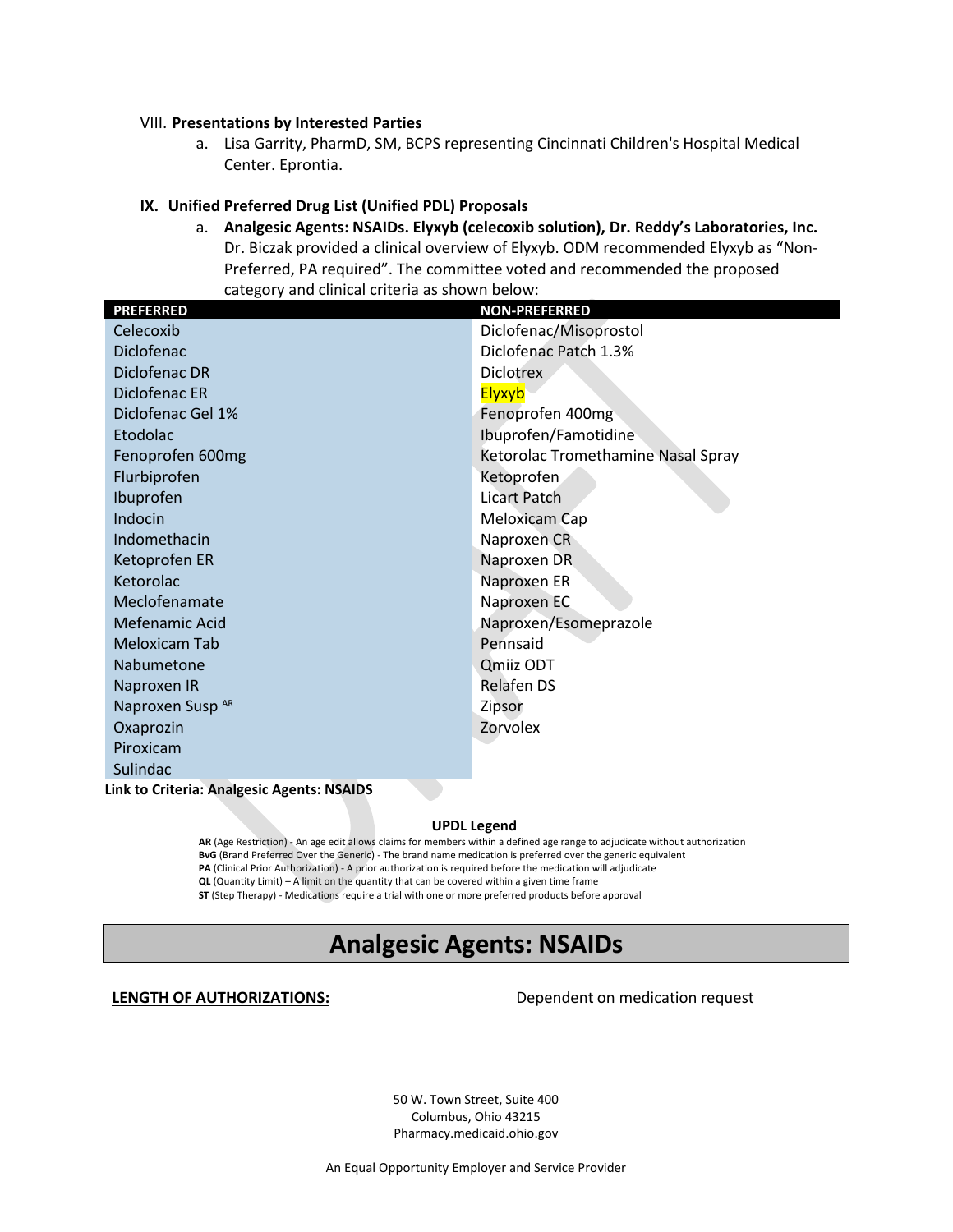|                      | <b>Approval Duration</b> |
|----------------------|--------------------------|
| H. Pylori Treatment  | 30 days                  |
| Transdermal/Topical  | 90 days                  |
| All Other Treatments | 365 days                 |

#### **PRIOR AUTHORIZATION CRITERIA:**

Is there any reason the patient cannot be changed to a medication not requiring prior approval? Acceptable reasons include:

- **C** Allergy to all medications not requiring prior approval
- $\Box$  Contraindication to or drug-to-drug interaction with medications not requiring prior approval.
- History of unacceptable/toxic side effects to medications not requiring prior approval

The requested medication may be approved if the member had a 30-day trial and failure with two medications not requiring prior approval.

AR – Naproxen Suspension: a PA is required for patients over 12 years old

b. **Central Nervous System (CNS) Agents: Anticonvulsants. Eprontia (topiramate solution), Azurity Pharmaceuticals, Inc.** Dr. Biczak provided a clinical overview of Eprontia. ODM recommended Eprontia as "Non-Preferred, PA required". Discussion ensued and a motion carried recommending Eprontiaas a Preferred product with an age restriction limiting use to members less than 12 years of age. The committee voted and recommended the proposed category and clinical criteria as shown below:

| <b>PREFERRED</b>           | <b>NON-PREFERRED</b>       |
|----------------------------|----------------------------|
| Banzel <sup>BvG</sup>      | Aptiom                     |
| Carbamazepine              | <b>Briviact</b>            |
| Clobazam                   | Celontin                   |
| Clonazepam                 | Clonazepam ODT             |
| Diacomit <sup>PAQL</sup>   | Elepsia XR                 |
| <b>Divalproex</b>          | Felbamate                  |
| <b>Divalproex ER</b>       | Fintepla                   |
| Epidiolex <sup>PA QL</sup> | Lamotrigine ER             |
| Eprontia <sup>AR</sup>     | Lamotrigine ODT            |
| Ethosuximide               | Levetiracetam ER Tab       |
| Fycompa <sup>ST</sup>      | Oxtellar XR                |
| Gabapentin                 | Peganone                   |
| Lamotrigine                | Rufinamide                 |
| Levetiracetam IR Tab       | Spritam                    |
| Levetiracetam Sol          | Sympazan                   |
| Oxcarbazepine              | Tiagabine                  |
| Phenobarbital              | <b>Topiramate ER</b>       |
| Phenytoin                  | Topiramate ER Sprinkle Cap |
| Pregabalin                 | Topiramate Sprinkle Cap    |
| Primidone                  | Trokendi XR                |
|                            |                            |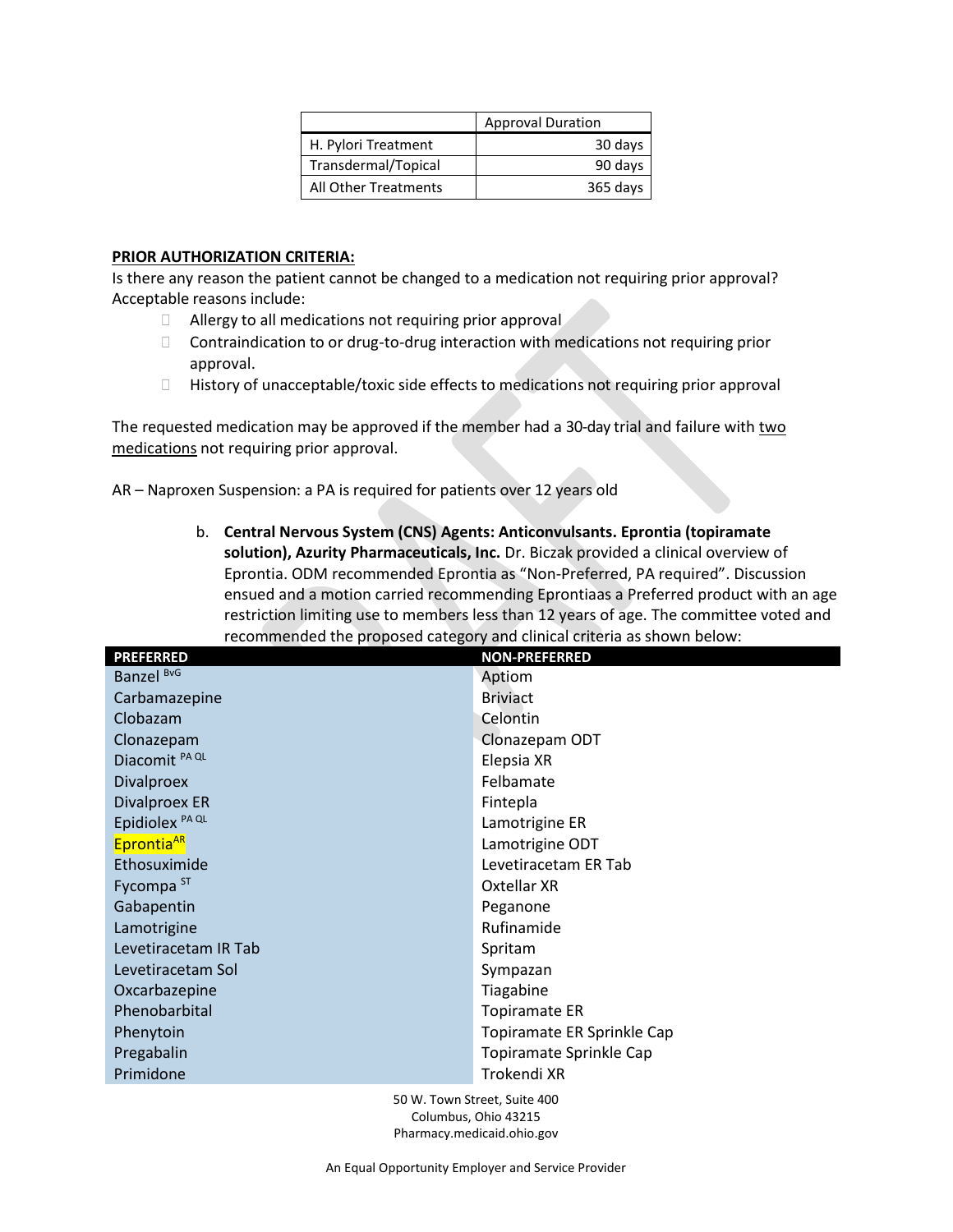| <b>PREFERRED</b>                                                        | <b>NON-PREFERRED</b>            |
|-------------------------------------------------------------------------|---------------------------------|
| Topiramate                                                              | Vigabatrin                      |
| Valproic Acid                                                           | Vigabatrin Powder <sup>AR</sup> |
| Vimpat <sup>ST</sup>                                                    | Xcopri                          |
| Zonisamide                                                              |                                 |
| Lielche Cuiteuin: Cantual Namigue Cuctome (CNC) Agante: Antiophynicante |                                 |

**Link to Criteria: Central Nervous System (CNS) Agents: Anticonvulsants**

#### **UPDL Legend**

**AR (Age Restriction)** - An age edit allows claims for members within a defined age range to adjudicate without authorization **BvG (Brand Preferred Over the Generic)** - The brand name medication is preferred over the generic equivalent **PA (Clinical Prior Authorization)** - A prior authorization is required before the medication will adjudicate **QL (Quantity Limit) –** A limit on the quantity that can be covered within a given time frame **ST (Step Therapy) -** Medications require a trial with one or more preferred products before approval

## **Central Nervous System (CNS) Agents: Anticonvulsants\***

#### **LENGTH OF AUTHORIZATIONS:** 365 Days

#### **GRANDFATHERING:**

Patients who have a claim for a non-preferred drug in the previous 120 days will be automatically approved to continue the drug through the automated PA system. Patients who have taken the drug in the previous 120 days, but do not have claims history (e.g., new to Medicaid), will be approved for PA after prescriber contact.

#### **PRIOR AUTHORIZATION CRITERIA:**

- 1. Is there any reason the patient cannot be changed to a preferred medication? Acceptable reasons include:
	- $\Box$  Allergy to two preferred medications
	- $\Box$  Contraindication to or drug interaction with two preferred medications
	- $\Box$  History of unacceptable/toxic side effects to two preferred medications

#### **STEP THERAPY:** all agents listed

1. For a drug requiring step therapy, there must have been inadequate clinical response to preferred alternatives, including a trial of no less than 30 days of at least one preferred product.

#### **NON-PREFERRED MEDICATION:**

 $\Box$  For a non-preferred medication, there has been a therapeutic failure to no less than two preferred products for a 30-day trial each. Prescriptions submitted with the prescriber NPI of a physician who has registered as a neurology specialty with Ohio Medicaid AND for products that are used only for seizures, require a trial of one preferred product for 30 days. This provision applies only to the standard tablet/capsule dosage form and does not apply to brand products with available generic alternatives.

#### **ADDITIONAL CRITERIA FOR EPIDIOLEX LENGTH OF AUTHORIZATIONS:** Initial Authorization 180 days

Subsequent Authorizations 365 days

 $\Box$  Patient has a diagnosis of Lennox-Gastaut syndrome, Dravet syndrome or tuberous sclerosis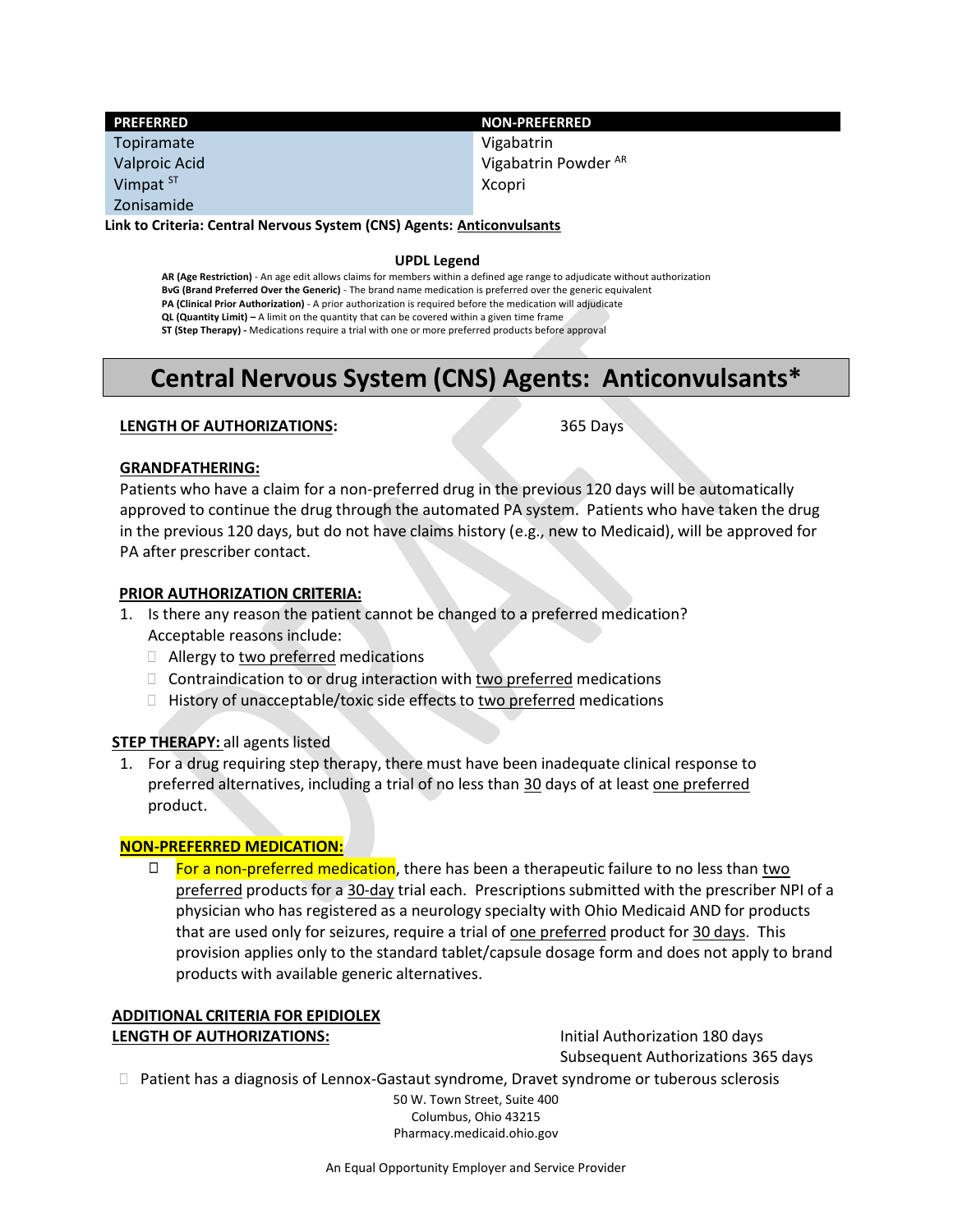complex

- Patient has trialed and failed (inadequate seizure control or intolerance) 3 prior anticonvulsant therapies for 30 days each (**Note**: not required to be met for a diagnosis of Dravet Syndrome)
- $\Box$  Prescriber has obtained serum transaminases (ALT and AST) and total bilirubin levels prior to starting therapy
- $\Box$  Prescriber must submit documented average number of seizure days per month (measured monthly or quarterly)
	- $\Box$  Maximum daily dose (QL) not to exceed 20 mg/kg/day (titration based on response/ tolerability) for Lennox-Gastaut syndrome or Dravet syndrome and not to exceed 25 mg/kg/day (titration based on response/tolerability) for tuberous sclerosis complex

**Epidiolex excluded from Grandfathering. Re-authorization requires documented reduction in average number of seizure days per month (measured monthly or quarterly).**

#### **ADDITIONAL CRITERIA FOR DIACOMIT**

#### **LENGTH OF AUTHORIZATIONS:** Initial Authorization 180 days

Subsequent Authorizations 365 days

- $\Box$  Medication is prescribed by a neurologist or in consultation with a neurologist
- □ Patient has Dravet Syndrome
- $\Box$  Patient has baseline hematologic testing (CBC)
	- o Prescribers must include management plans for patients with neutrophil counts <1500 cells/mm3 or platelet count less than 150,000/µL
- Address any co-morbid conditions
	- $\circ$  Patients with phenylketonuria (PKU) will not be authorized for suspension dosage form without evidence of total daily amount of phenylalanine
- $\Box$  Patient must be concurrently managed with clobazam.
- $\Box$  Dose will be restricted based upon patient weight to 50 mg/kg/day. Requested dose not to exceed 3,000mg/day
- Prescriber must submit documented average number of seizure days per 30 days (measured monthly or quarterly)

#### **Diacomit excluded from Grandfathering. Re-authorization requires documented reduction in average number of seizure days per 30 days (measured monthly or quarterly).**

AR - Vigabatrin Powder: a PA is required for patients over 2 years old AR – Eprontia Solution: a PA is required for patients 12 years and older

> c. **Endocrine Agents: Growth Hormone. Skytrofa (lonapegsomatropin-tcgd injection), Ascendis Pharma, Inc. & Criteria administrative reorganization.** Dr. Biczak provided a clinical overview of Skytrofa. ODM recommended Skytrofa as "Non-Preferred, PA required". Discussion ensued and the committee voted and recommended the proposed category and clinical criteria as shown below:

| <b>PREFERRED</b>             | <b>NON-PREFERRED</b> |  |
|------------------------------|----------------------|--|
| Norditropin <sup>PA</sup>    | Genotropin           |  |
| 50 W. Town Street, Suite 400 |                      |  |

Columbus, Ohio 43215 Pharmacy.medicaid.ohio.gov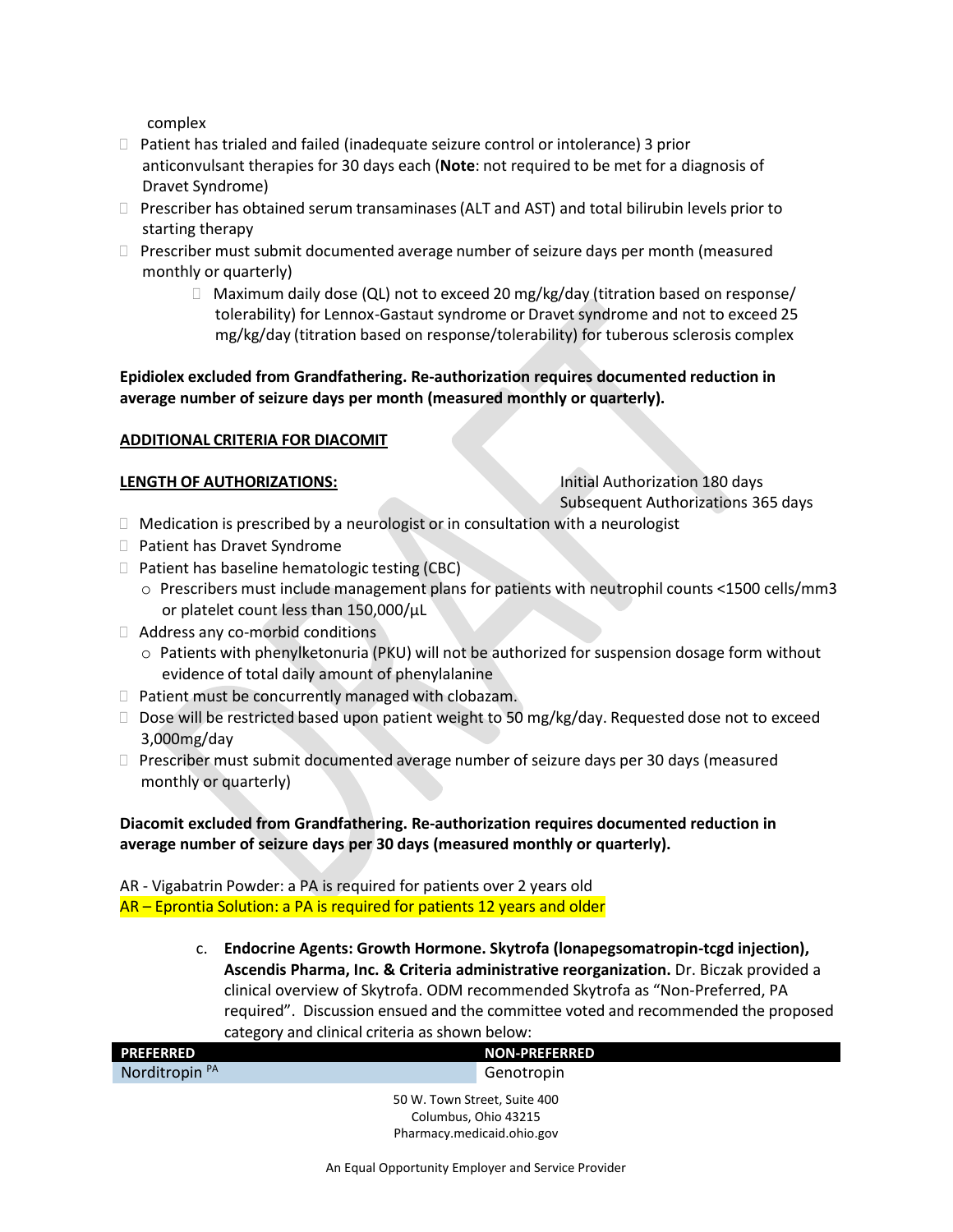| <b>PREFERRED</b>        | <b>NON-PREFERRED</b> |
|-------------------------|----------------------|
| Omnitrope <sup>PA</sup> | Humatrope            |
|                         | Nutropin             |
|                         | Saizen               |
|                         | Serostim             |
|                         | Skytrofa             |
|                         | Zomacton             |

**Link to Criteria: Endocrine Agents: Growth Hormone**

#### **UPDL Legend**

**AR** (Age Restriction) - An age edit allows claims for members within a defined age range to adjudicate without authorization **BvG** (Brand Preferred Over the Generic) - The brand name medication is preferred over the generic equivalent **PA** (Clinical Prior Authorization) - A prior authorization is required before the medication will adjudicate **QL** (Quantity Limit) – A limit on the quantity that can be covered within a given time frame

**ST** (Step Therapy) - Medications require a trial with one or more preferred products before approval

## **Endocrine Agents: Growth Hormone**

#### **LENGTH OF AUTHORIZATIONS:** Varies as listed below.

#### **PRIOR AUTHORIZATION CRITERIA:**

Is there any reason the patient cannot be changed to a medication not requiring prior approval? Acceptable reasons include:

- Allergy to all medications not requiring prior approval
- $\Box$  Contraindication to or drug-to-drug interaction with medications not requiring prior approval.
- History of unacceptable/toxic side effects to medications not requiring prior approval

#### **NOTE:**

<del>T</del>All products in this class require clinical prior authorization

**Must meet the below clinical criteria for approval** 

 Must be treated and followed by a pediatric endocrinologist, pediatric nephrologist, clinical geneticist, endocrinologist or gastroenterologist (as appropriate for diagnosis)

 $\rightarrow$  All information and documentation requested on the prior authorization form to justify criteria being met, including height, weight, bone age (children), date of most current x- ray, stimulus test results, IGF-1 levels and a growth chart (children) must be supplied.

#### **NON-PREFERRED MEDICATION:**

 For a non-preferred medication drug, there The requested medication may be approved if the following is true: If must have has been a therapeutic failure to no less than a 90-day trial of at least one preferred medication or a medically valid reason for not being able to take a preferred medication.

#### **CLINICAL CRITERIA**

**Pediatric Approvals (under 18 years of age):**

Initial Approvals - based on diagnoses below

Reauthorization: 365 days - Must provide documentation that the patient's health status has improved since last approval (i.e., height, weight gain, improved body composition)

Children - initial approval for the following diagnoses: Patient must have **ONE** of the following diagnoses: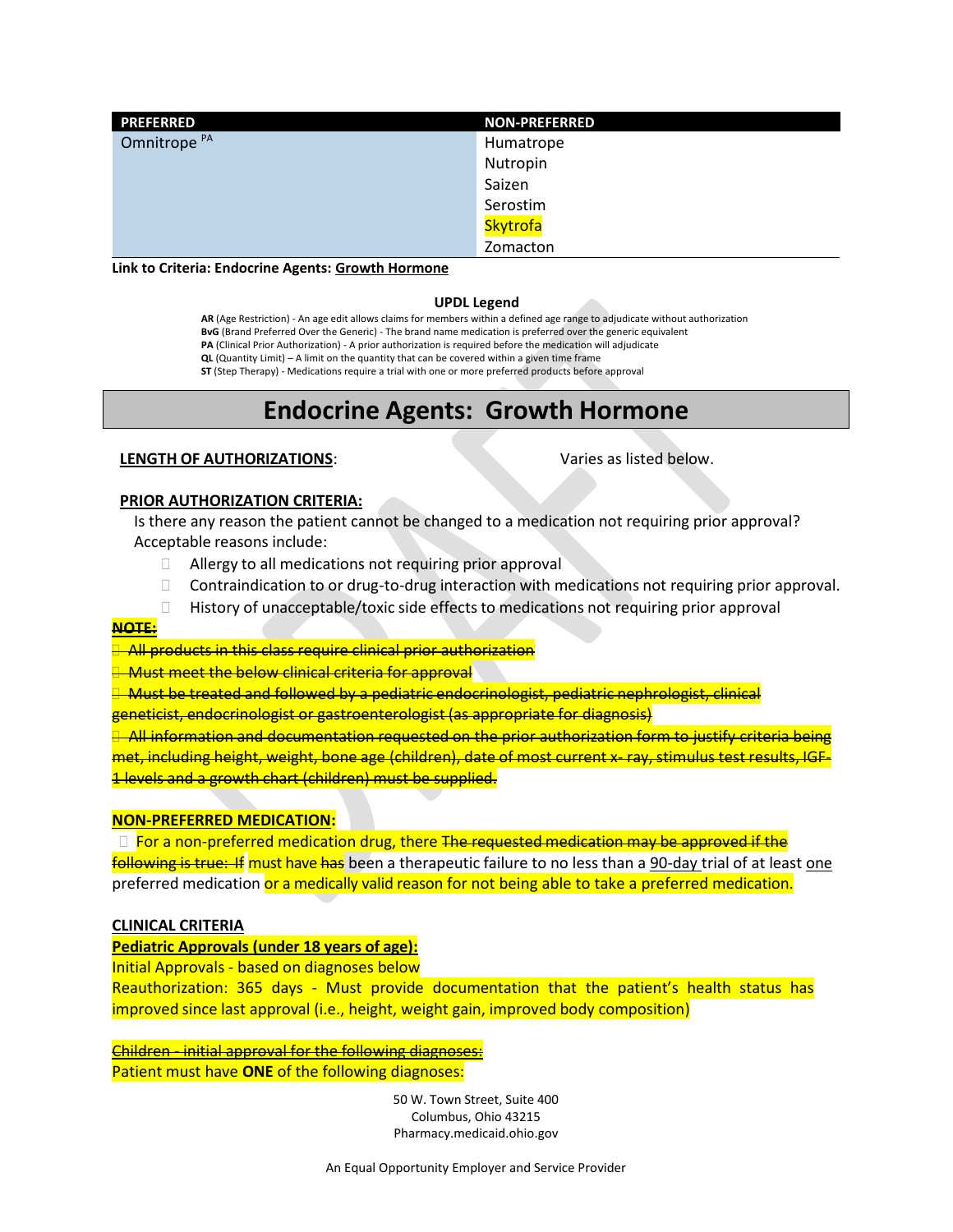- 1. **Growth Hormone Deficiency (GHD)** 180-day approval:
	- 1) Standard deviation of 2.0 or more below mean height for chronological age; AND
	- 2) No expanding intracranial lesion or tumor diagnosed; AND

3) Growth rate is:

- 1. Below five (5) centimeters per year; OR
- 2. Below ten (10) centimeters per year in children under 3 years of age or; OR
- 3. Below ten (10) centimeters per year during puberty AND

4) Failure of any two stimuli test to raise the serum growth hormone level above 10 nanograms/milliliter**; AND** 

5) Epiphyses must be open; AND

6) Bone age 15-16 years or less in females and 16-17 years or less in males

7) Females with bone age >16 and males with bone age >17 may be approved for maintenance therapy (approval for 365 days) upon request by an endocrinologist. (Maintenance dose is typically 50% of dose used to improve height)

- 2. **Growth Retardation of Chronic Kidney Disease** 365-day approval:
	- 1) Standard deviation of 2.0 or more below mean height for chronological age; AND
		- 2) No expanding intracranial lesion or tumor diagnosed; AND

3) Growth rate below five (5) centimeters per year; AND

4) Irreversible renal insufficiency with a glomerular filtration rate less than 75 ml/min per 1.73m<sup>2</sup> but pre-renal transplant<sub>;</sub> AND

5) Bone age 14-15 years or less in females and 15-16 years or less in males; AND

6) Epiphyses open.

3. **Genetic diagnosis** – 365-day approval:

1) One of the following: (a) Krause-Kivlin Syndrome; **ex** (b) Turner Syndrome<del>; or</del> (c) Prader-Willi Syndrome<del>; or(d)</del> Noonan Syndrome

2) Bone age between 14-15 years; **AND**

3) Epiphyses open; **AND**

4) Growth rate below five (5) centimeters per year

#### 4. **Neurosecretory Growth Retardation** – 180-day approval

1) Standard deviation of 2.0 or more below mean height for chronological age; AND

2) No expanding intracranial lesion or tumor diagnosed; AND

3) Growth rate below five (5) centimeters per year; AND

4) Bone age 14-15 years or less in females and 15-16 years or less in males; AND

5) Epiphyses open; AND

6) Mixed or normal response to any two (2) stimuli test in raising serum growth hormone above 10 nanograms/milliliter.

- 5. **Idiopathic Short Stature** 180-day approval
	- 1) A standard deviation of 2.25 or more below mean height for chronological age; AND

2) No expanding intracranial lesion or tumor diagnosed; AND

3) Growth rate is below five (5) centimeters per year; AND

4) Bone age is 14-15 years or less in females and 15-16 years or less in males and epiphyses are open; AND

5) A mixed or normal response to any two stimuli tests in raising serum growth hormone above 10 nanograms/milliliter<sub>;</sub> AND

6) The child is proportionally shorter than the predicted rate of growth from the parent's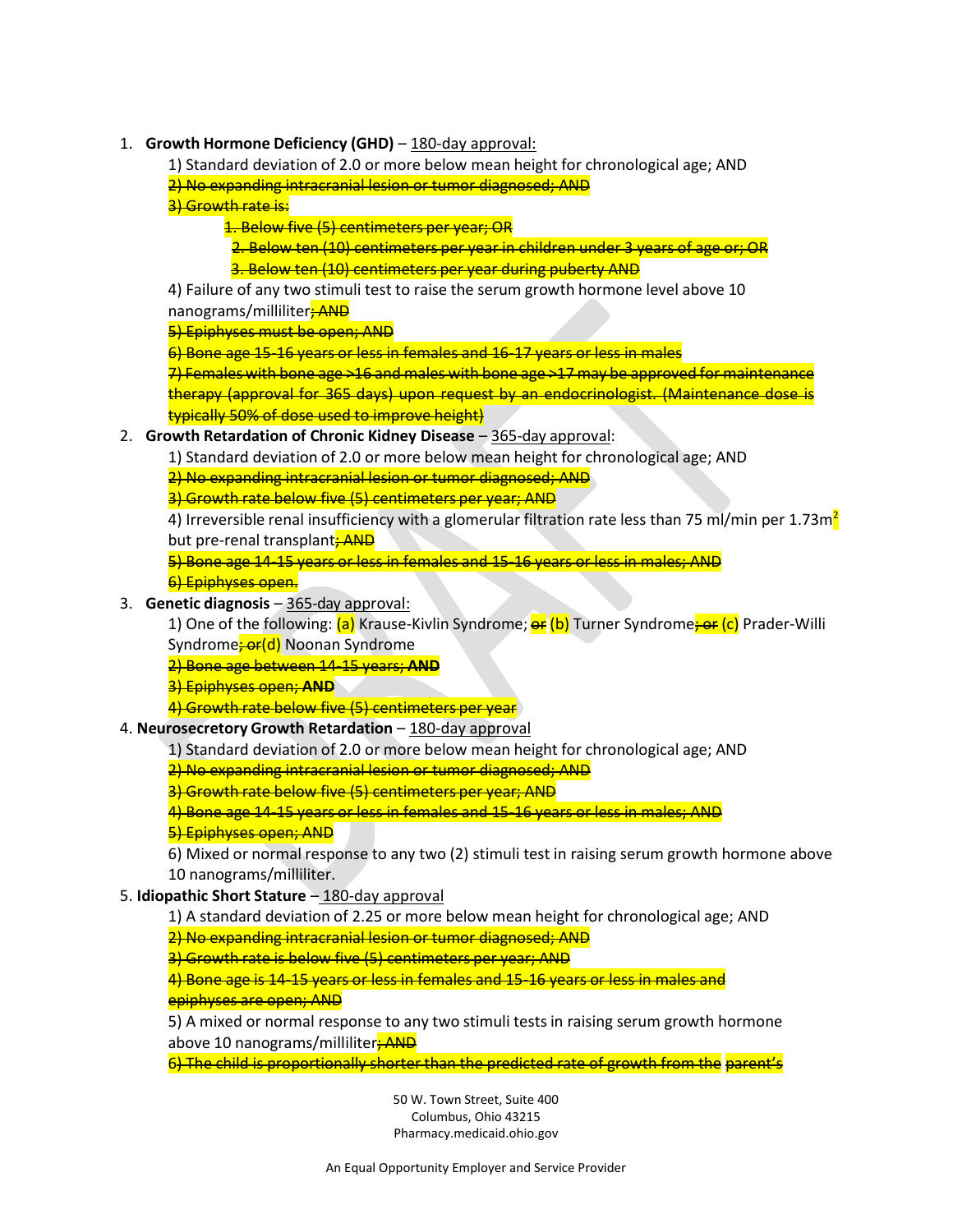height; AND

7) Requests must come from a pediatric endocrinologist.

- 6. **Small for Gestational Age (SGA)** 365-day approval
	- 1) Request must come from a pediatric endocrinologist; AND

2) Documentation to support diagnosis defined as birth weight or length 2 or more standard deviations below the mean for gestational age **AND** 

3) Child fails to manifest catch up growth before 2 years of age, defined as height 2 or more standard deviations below the mean for age and gender.

4) Note: Review must include evaluation of growth curves from birth

#### **AND ALL** of the following:

- 1. Must be treated and followed by a pediatric endocrinologist, pediatric nephrologist, clinical geneticist, endocrinologist, or gastroenterologist (as appropriate for diagnosis)
- 2. Must provide documentation to justify criteria being met, including height, weight, bone age (children), date and results of most current x- ray, stimulus test results, IGF-1 levels and a growth chart (children).
- 3. The patient does not have any FDA labeled contraindication(s) to therapy with the requested agent (i.e., closed epiphyses, no expanding intracranial lesion or tumor diagnosed, etc)
- 4. Not being used in combination with another somatropin agent

Reauthorization: The patient health status has improved since last approval (weight gain, improved body composition) 1-year approval

#### Adults - initial approval for 180 days:

#### **Adult Approvals (18 years of age or older):**

Initial Approvals: 180 days

Reauthorization: 365 days – must provide documentation by endocrinologist that discontinuing agent would have a detrimental effect on body composition or other metabolic parameters.

Adult patients with growth hormone deficiency may be approved for replacement of endogenous growth hormone upon documentation of medical necessity from an endocrinologist. Requests will be reviewed and approved based upon the following conditions:

Patients must have ONE of the following diagnoses along with documentation of medical necessity from an endocrinologist:

1) Childhood Onset - Patients who were growth hormone deficient during childhood and who have a continued deficiency which is confirmed by provocative testing.

2) Adult Onset - Patients who have growth hormone deficiency, either alone or with multiple pituitary hormone deficiencies, such as hypopituitarism, as a result of pituitary disease, surgery, hypothalamic disease, radiation therapy, or trauma.

Criteria for Approval for both conditions listed above: **AND ALL** of the following:

> 1) Biochemical diagnosis of growth hormone deficiency by means of a negative response to an appropriate stimulation test ordered by the endocrinologist (Clonidine test is not acceptable for adults.)

2) No evidence of malignancy or other contraindication; AND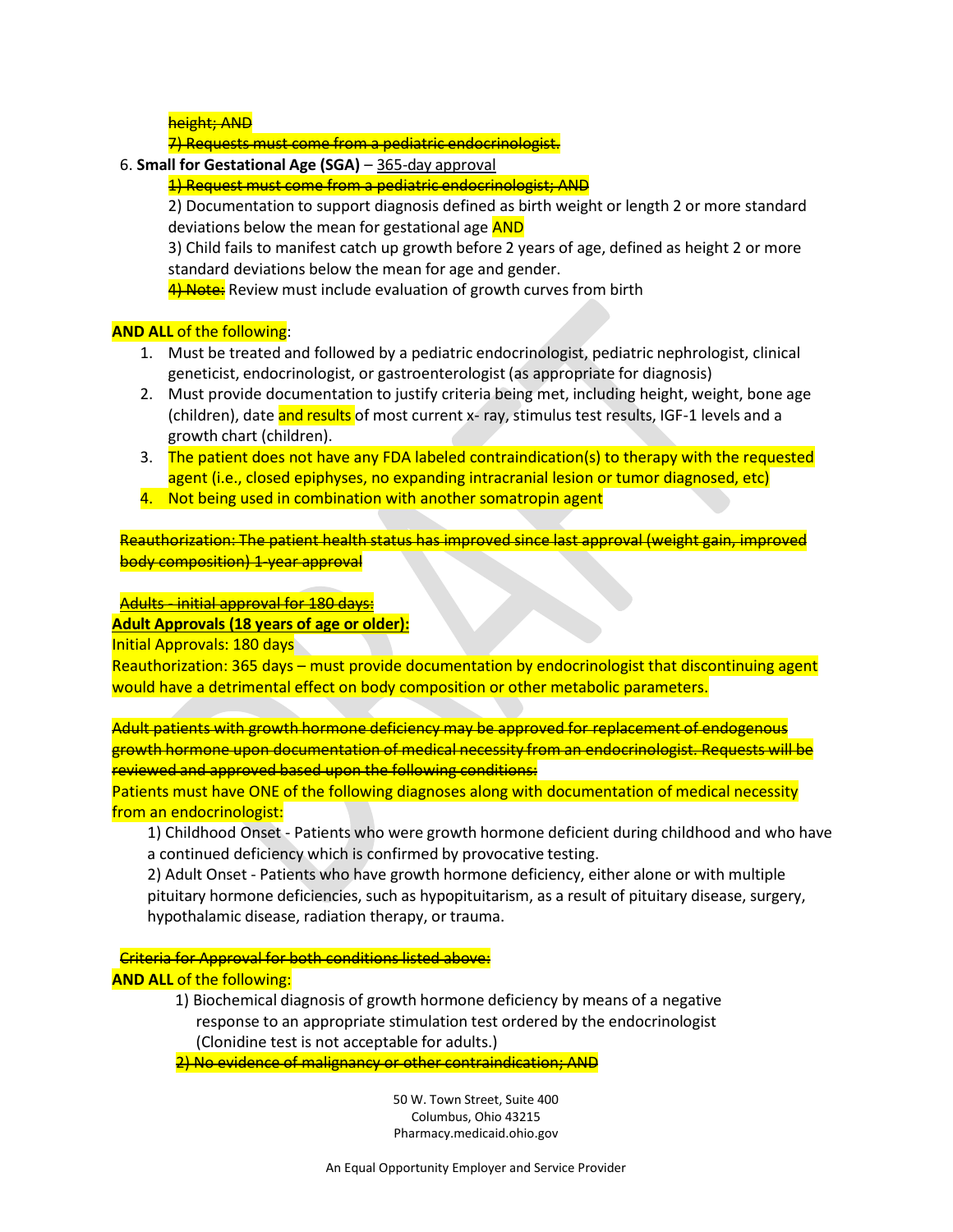2) Base-line evaluation of the following clinical indicators: (1) insulin-like growth factor (IGF-1); (2) fasting lipid profile; (3) BUN; (4) fasting glucose; (5) electrolyte levels; (6) evaluation of any new osteoarthritis and joint pain; (7) bone density test

3) The patient does not have any FDA labeled contraindication(s) to therapy with the requested agent (i.e., closed epiphyses, no expanding intracranial lesion or tumor diagnosed, etc)

4) Other hormonal deficiencies addressed with adequate replacement therapy; AND

4) Base-line evaluation of the following clinical indicators

a. Insulin-like growth factor-1 (IGF-1)-also required following dosage change **b. Fasting lipid profile** 

c. BUN

d. Fasting glucose

e. Electrolyte levels

f. Evaluation of any new osteoarthritis and joint pain

g. Bone density test

Maximum dose – less than or equal to 0.025mg/kg daily (up  $\frac{1}{10}$  35 years of age)

Maximum dose – less than or equal to 0.0125mg/kg daily (35 years of age or

older) Reauthorization: documentation by endocrinologist that for the indication, discontinuing GH would have a detrimental effect on body composition or other metabolic parameters 1-year approval.

> d. **Ophthalmic Agents: Dry Eye Treatments. Tyrvaya (varenicline tartrate nasal spray), Oyster Point Pharma.** Dr. Biczak provided a clinical overview of Tyrvaya. ODM recommended Tyrvaya as "Non-Preferred, PA required". The committee voted and recommended the proposed category and clinical criteria as shown below:

| <b>PREFERRED</b>  | <b>NON-PREFERRED</b>       |
|-------------------|----------------------------|
| Restasis Trays ST | Cequa                      |
|                   | <b>Eysuvis</b>             |
|                   | <b>Restasis Multi-Dose</b> |
|                   | <b>Tyrvaya</b>             |
|                   | <b>Xiidra</b>              |

**Link to Criteria: Ophthalmic Agents: Dry Eye Treatments**

#### **UPDL Legend**

**AR** (Age Restriction) - An age edit allows claims for members within a defined age range to adjudicate without authorization **BvG** (Brand Preferred Over the Generic) - The brand name medication is preferred over the generic equivalent **PA** (Clinical Prior Authorization) - A prior authorization is required before the medication will adjudicate

**QL** (Quantity Limit) – A limit on the quantity that can be covered within a given time frame

**ST** (Step Therapy) - Medications require a trial with one or more preferred products before approval

## **Ophthalmic Agents: Dry Eye Treatments**

#### **LENGTH OF AUTHORIZATIONS**: 365 Days for Cequa, Restasis, Tyrvaya, and Xiidra

**14 Days for Eysuvis** 

14 Days for Eysuvis; 365 Days for all other agents

#### **PRIOR AUTHORIZATION CRITERIA:**

Is there any reason the patient cannot be changed to a medication not requiring prior approval?

50 W. Town Street, Suite 400 Columbus, Ohio 43215 Pharmacy.medicaid.ohio.gov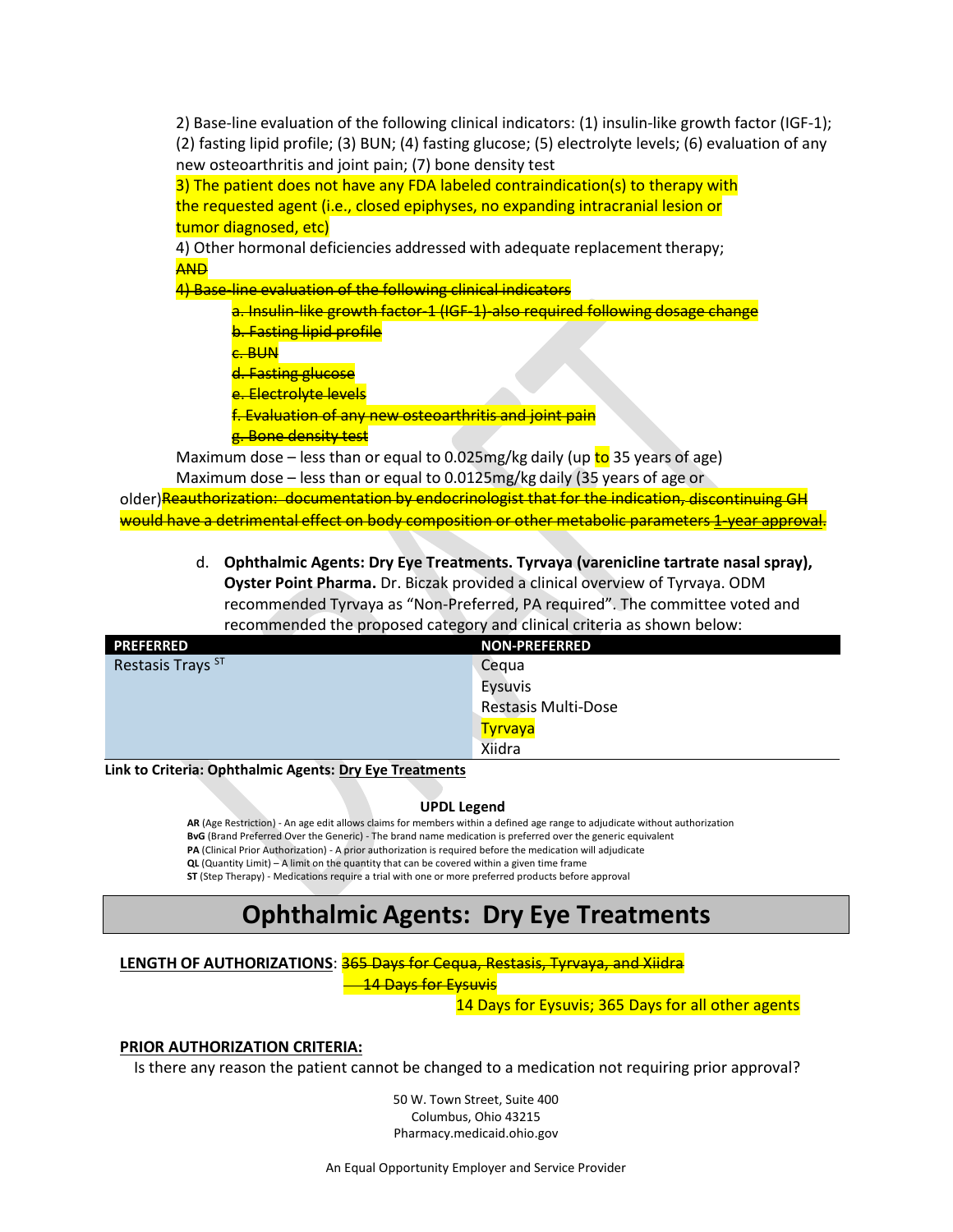Acceptable reasons include:

- Allergy to all medications not requiring prior approval
- $\Box$  Contraindication to or drug-to-drug interaction with medications not requiring prior approval.
- History of unacceptable/toxic side effects to medications not requiring prior approval

All drugs in this class require step therapy: Patient must have a claim for an artificial tear or OTC dry eye drop in the previous 120 days.

#### **X. Drug Class Announcements**

a. **Dermatologic Agents: Oral Retinoids**. Dr. Biczak provided a therapeutic class overview for the oral retinoids. ODM proposed a new UPDL category with the below placement of drugs in the preferred and non-preferred status. Discussion ensued and the committee voted and recommended the proposed category and clinical criteria as shown below:

| XI. Dermatological: Oral Acne Products |                      |
|----------------------------------------|----------------------|
| <b>PREFERRED</b>                       | <b>NON-PREFERRED</b> |
| Accutane <sup>PA</sup>                 | Absorica             |
| Amnesteem <sup>PA</sup>                | <b>Absorica LD</b>   |
| Clavaris <sup>PA</sup>                 |                      |
| <b>Isotretinoin<sup>PA</sup></b>       |                      |
| Myorisan <sup>PA</sup>                 |                      |
| Zenatane <sup>PA</sup>                 |                      |

**Link to Criteria: Dermatological: Oral Acne Products**

#### **UPDL Legend**

**AR** (Age Restriction) - An age edit allows claims for members within a defined age range to adjudicate without authorization **BvG** (Brand Preferred Over the Generic) - The brand name medication is preferred over the generic equivalent **PA** (Clinical Prior Authorization) - A prior authorization is required before the medication will adjudicate

**QL** (Quantity Limit) – A limit on the quantity that can be covered within a given time frame

**ST** (Step Therapy) - Medications require a trial with one or more preferred products before approval

## **Dermatologic Agents: Oral Acne Products**

#### **LENGTH OF AUTHORIZATIONS:** 150 days

#### **PRIOR AUTHORIZATION CRITERIA:**

 Is there any reason the patient cannot be changed to a medication not requiring prior approval? Acceptable reasons include:

- Allergy to medications not requiring prior approval
- Contraindication to or drug-to-drug interaction with medications not requiring prior approval
- History of unacceptable/toxic side effects to medications not requiring prior approval

#### **ADDITIONAL PRIOR AUTHORIZATION CRITERIA:**

- **Prescribed in accordance with its FDA approved labeling AND**
- Patient must be registered and meet all of the requirements of the iPLEDGE program AND
- **Patient must have had at least a 30-day trial and failure with at least 1 topical and 1 oral FDA**approved anti-acne product AND
- $\Box$  Must be absent oral tretinoin in the past 56 days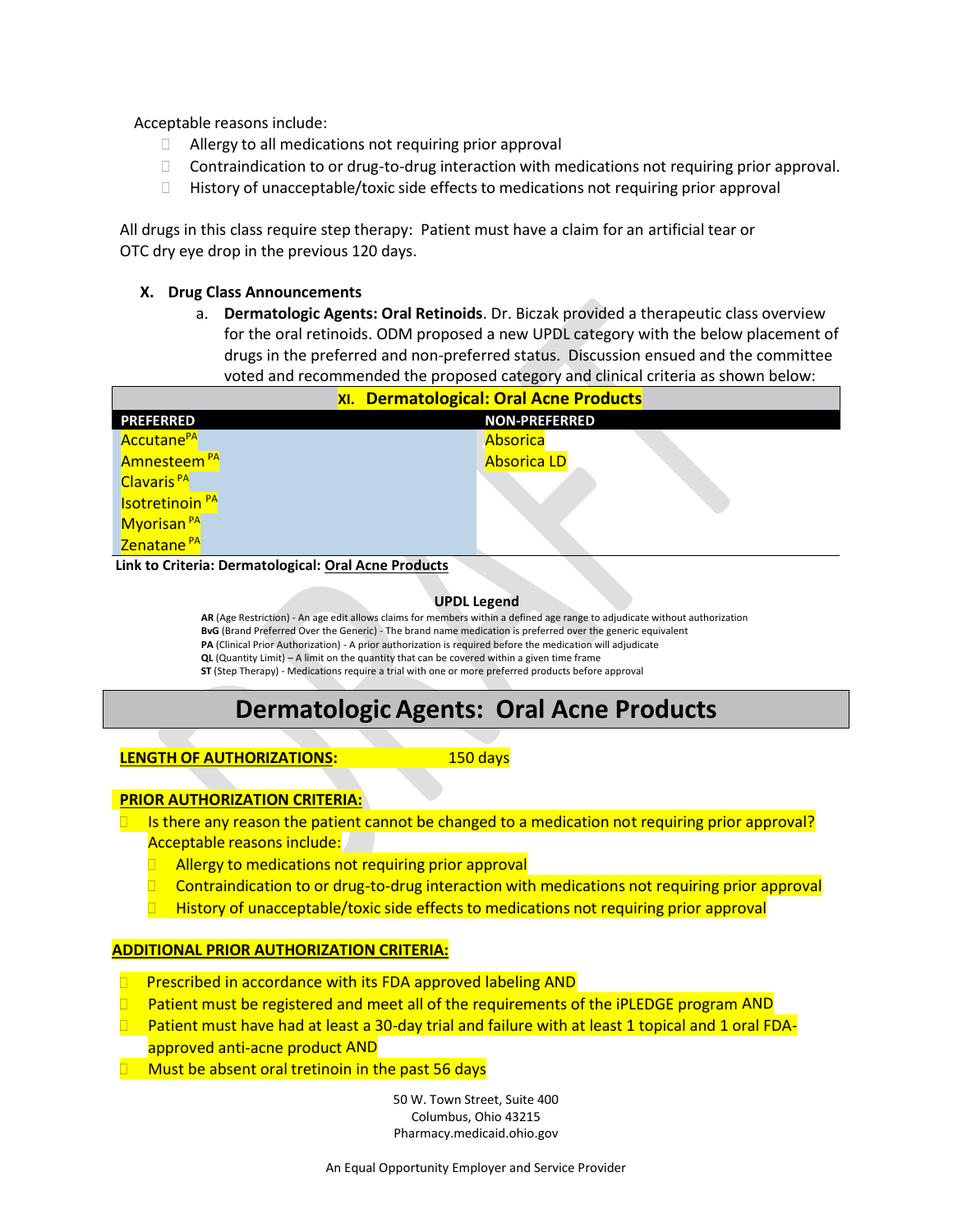#### Authorization provided for no more than 150 days at a time then must take 56 days off

#### **XII. Other Business**

a. **Cardiovascular Agents: Lipotropics.** Dr. Biczak provided a brief clinical overview of Juxtapid. ODM recommended the addition of Juxtapid as "Non-Preferred, PA required" along with clinical criteria. Discussion ensued and the committee voted and recommended the proposed category and clinical criteria as shown below:

| <b>Cardiovascular Agents: Lipotropics</b> |                                                        |  |
|-------------------------------------------|--------------------------------------------------------|--|
| <b>PREFERRED</b>                          | <b>NON-PREFERRED</b>                                   |  |
| Atorvastatin                              | Altoprev                                               |  |
| Cholestyramine, Light                     | Amlodipine/Atorvastatin                                |  |
| <b>Colestipol Tab</b>                     | Colesevelam                                            |  |
| Ezetimibe                                 | <b>Colestipol Granules</b>                             |  |
| Fenofibrate 48 and 145mg Tab              | Ezetimibe/Simvastatin                                  |  |
| Gemfibrozil                               | Ezallor                                                |  |
| Lovastatin                                | Fenofibrate 30, 43, 50, 67, 90, 130, 134 and 150mg Cap |  |
| Omega-3-Acid Ethyl Esters                 | Fenofibrate 40, 54, 120 and 160mg Tab                  |  |
| Niacin OTC                                | Fenofibric Acid                                        |  |
| Niacin ER OTC                             | Fluvastatin                                            |  |
| Praluent <sup>PA</sup>                    | <b>Juxtapid</b>                                        |  |
| Pravastatin                               | Livalo                                                 |  |
| Prevalite                                 | Nexletol                                               |  |
| Repatha <sup>PA</sup>                     | <b>Nexlizet</b>                                        |  |
| Rosuvastatin                              | Niacin ER Tab                                          |  |
| Simvastatin                               | Vascepa                                                |  |
|                                           | Zypitamag                                              |  |

**Link to Criteria: Cardiovascular Agents: Lipotropics**

#### **UPDL Legend**

**AR** (Age Restriction) - An age edit allows claims for members within a defined age range to adjudicate without authorization **BvG** (Brand Preferred Over the Generic) - The brand name medication is preferred over the generic equivalent **PA** (Clinical Prior Authorization) - A prior authorization is required before the medication will adjudicate **QL** (Quantity Limit) – A limit on the quantity that can be covered within a given time frame **ST** (Step Therapy) - Medications require a trial with one or more preferred products before approval

## **CardiovascularAgents: Lipotropics**

#### **LENGTH OF AUTHORIZATIONS:** 365 days all Lipotropics

| <b>Trial period</b>     | 30 days for HMG-CoA Reductase Inhibitors, Niacin derivatives, ezetimibe (Zetia), 90 days<br>for Fibrates, and 84 days for ATP Citrate Lyase (ACL) Inhibitors                                   |
|-------------------------|------------------------------------------------------------------------------------------------------------------------------------------------------------------------------------------------|
| Number of non-PA agents | 1 medication – The assumption is that the medication must be in the same class of<br>the medication requested, if available, except for HMG-CoA reductase inhibitors-<br>see specific criteria |

50 W. Town Street, Suite 400 Columbus, Ohio 43215 Pharmacy.medicaid.ohio.gov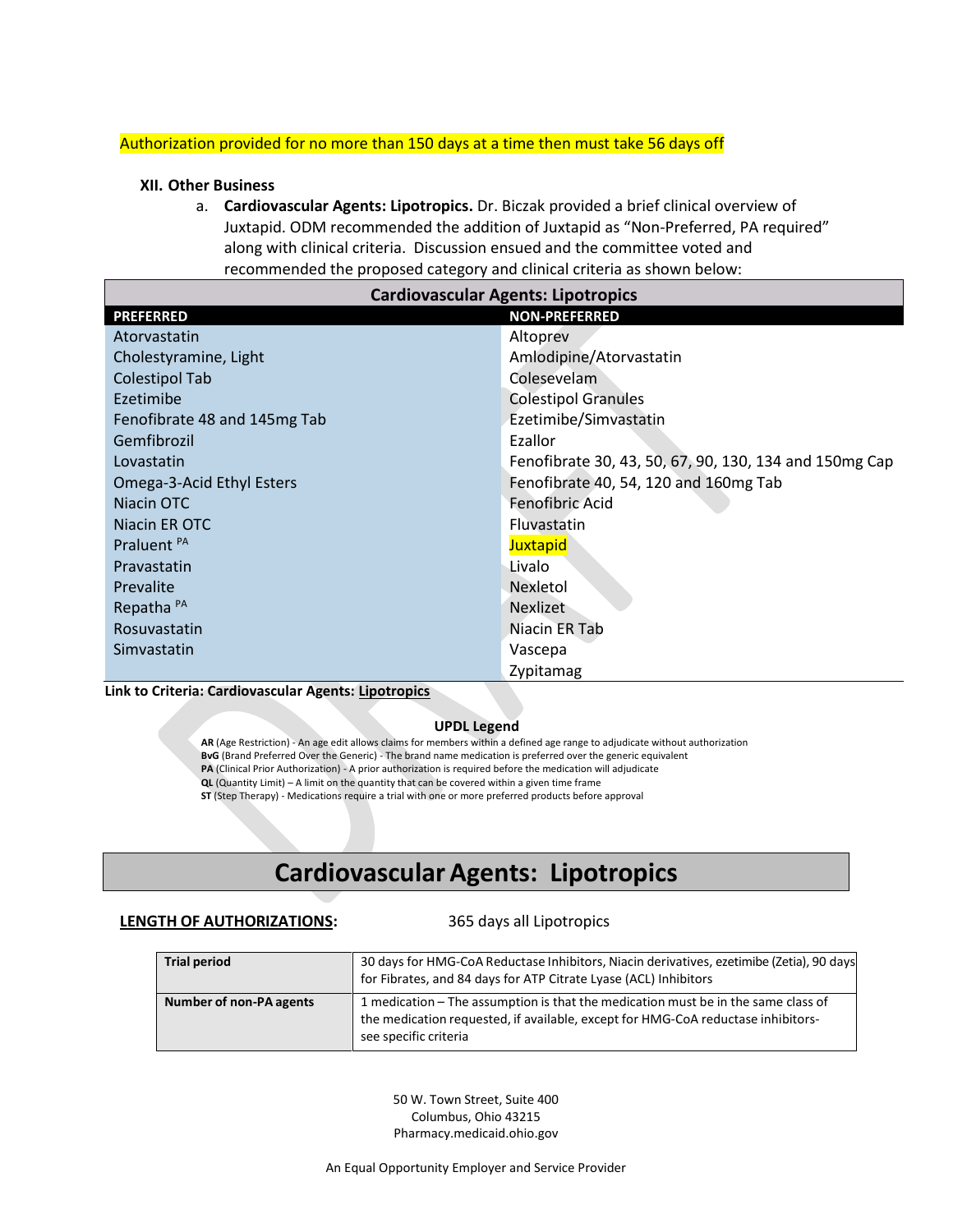#### **PRIOR AUTHORIZATION CRITERIA:**

- $\Box$  Is there any reason the patient cannot be changed to a medication not requiring prior approval? Acceptable reasons include:
	- Allergy to medications not requiring prior approval
	- $\Box$  Contraindication to or drug-to-drug interaction with medications not requiring prior approval (pravastatin is the only HMG-CoA not metabolized by the cytochrome P450 liver enzyme system)
	- History of unacceptable/toxic side effects to medications not requiring prior approval

#### **ADDITIONAL PRIOR AUTHORIZATION CRITERIA:**

If there has been a 30-day trial with no less than  $\underline{two}$  of preferred HMG-CoA products, then a nonpreferred HMG-CoA agent can be approved.

#### **ADDITIONAL CRITERIA FOR COLESEVELAM (WELCHOL):**

- $\Box$  Colesevelam may be approved as first-line therapy if there is a diagnosis of diabetes
- $\Box$  Will be approved through systematic PA if there is a history of an oral hypoglycemic or insulin in the previous 120 days

#### **ADDITIONAL CRITERIA FOR PCSK9 INHIBITORS**

 For Repatha: Age ≥18 years with ASCVD or Age ≥10 years and Familial Hypercholesterolemia (FH) **OR** for Praluent: Age ≥18 years with ASCVD or FH

**AND**

 $\Box$  Documented adherence to prescribed lipid lowering medications for previous 90 days

Baseline lab results are required, and approvals will be for 365 days.

Subsequent approvals will require additional levels being done drawn to assess changes response to treatment from baseline and/or attestation of clinical stabilization and will be for 365 days.

Diagnosis of Familial Hypercholesterolemia (includes Heterozygous FH and Homozygous FH) **AND** must meet all:

- 1. Unable to reach goal LDL-C (LDL ≤ 100mg/dL for adults or LDL ≤ 110mg/dL for those < 18 years of age) with maximally tolerated dose of statin and ezetimibe (Zetia)
	- o A trial of 2 or more high potency statins (atorvastatin or rosuvastatin)

Diagnosis of Clinical Atherosclerotic Cardiovascular Disease (ASCVD) **AND** must meet both:

 1. History of MI, angina, coronary or other arterial revascularization, stroke, TIA or PVD or atherosclerotic origin **AND**

2. Unable to reach goal LDL-C (LDL  $\leq$  70mg/dL) with maximally tolerated dose of statin and ezetimibe (Zetia)

o A trial of 2 or more high potency statins (atorvastatin or rosuvastatin)

#### **ADDITIONAL CRITERIA FOR LOMITAPIDE (JUXTAPID):**

- Age ≥18 years **AND**
- Diagnosis of Homozygous Familial Hypercholesterolemia (HoFH) **AND**

 At least a 90-day trial **AND** unable to reach goal LDL-C (LDL ≤ 100mg/dL) with high-potency statin therapy (atorvastatin or rosuvastatin), ezetimibe and PCSK9 inhibitor (or a clinical reason that these medications cannot be utilized)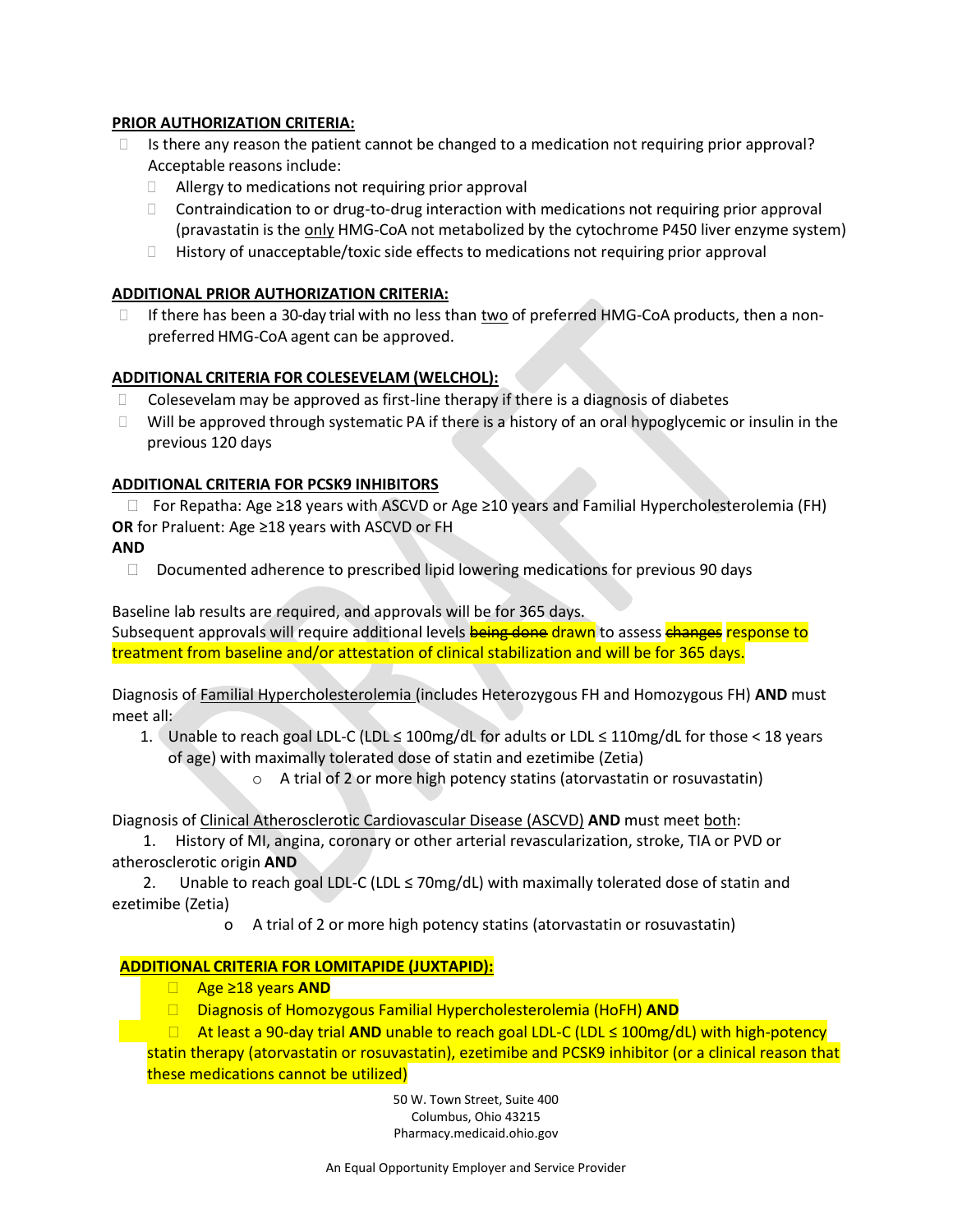Baseline lab results are required, and initial approval will be for 180 days. Subsequent approvals will require additional levels drawn to assess response to treatment from baseline and/or attestation of clinical stabilization and will be for 365 days.

#### **ADDITIONAL CRITERIA FOR ATP Citrate Lyase (ACL) Inhibitor:**

All products in this class require clinical prior authorization:

- Age ≥18 years **AND**
- A trial and failure with one PCSK9 inhibitor **AND**
- Documented adherence to prescribed lipid lowering medications for previous 90 days **AND**
- $\Box$  Unable to reach goal LDL-C after a trial of 2 or more statins (one must be atorvastatin) at the maximally tolerated dose
	- Nexlizet (bempedoic acid and ezetimibe tablet) approval requires one of the previous statin trials to be in combination with ezetimibe (Zetia)

Baseline lab results are required, and initial approval will be for 84 days. Subsequent approvals will require additional levels drawn to assess response to treatment from baseline and/or attestation of clinical stabilization and will be for 365 days.

- Lipid profile required at 56 days for HeFH or ASCVD
- b. **Central Nervous System (CNS) Agents: Anti-Migraine Agents, Prophylaxis.** ODM recommended a quantity limit to be added to Nurtec ODT in the anti-migraine, prophylaxis category. The committee voted and recommended the proposed category and clinical criteria as shown below:

**Central Nervous System (CNS) Agents: Anti-Migraine Agents, Prophylaxis PREFERRED NON-PREFERRED** Aimovig QL ST Emgality Ajovy <sup>ST</sup> Nurtec ODT<sup>QL</sup> Cardiovascular Agents: Beta-Blockers Cardiovascular Agents: Beta-Blockers CNS Agents: Anticonvulsants CNS Agents: Serotonin-Norepinephrine Reuptake Inhibitors CNS Agents: Tricyclic Antidepressants

**Link to Criteria: Central Nervous System (CNS) Agents: Anti-Migraine Agents, Prophylaxis**

#### **UPDL Legend**

**AR** (Age Restriction) - An age edit allows claims for members within a defined age range to adjudicate without authorization **BvG** (Brand Preferred Over the Generic) - The brand name medication is preferred over the generic equivalent **PA** (Clinical Prior Authorization) - A prior authorization is required before the medication will adjudicate **QL** (Quantity Limit) – A limit on the quantity that can be covered within a given time frame **ST** (Step Therapy) - Medications require a trial with one or more preferred products before approval

## **Central Nervous System (CNS) Agents: Anti-Migraine Agents, Prophylaxis**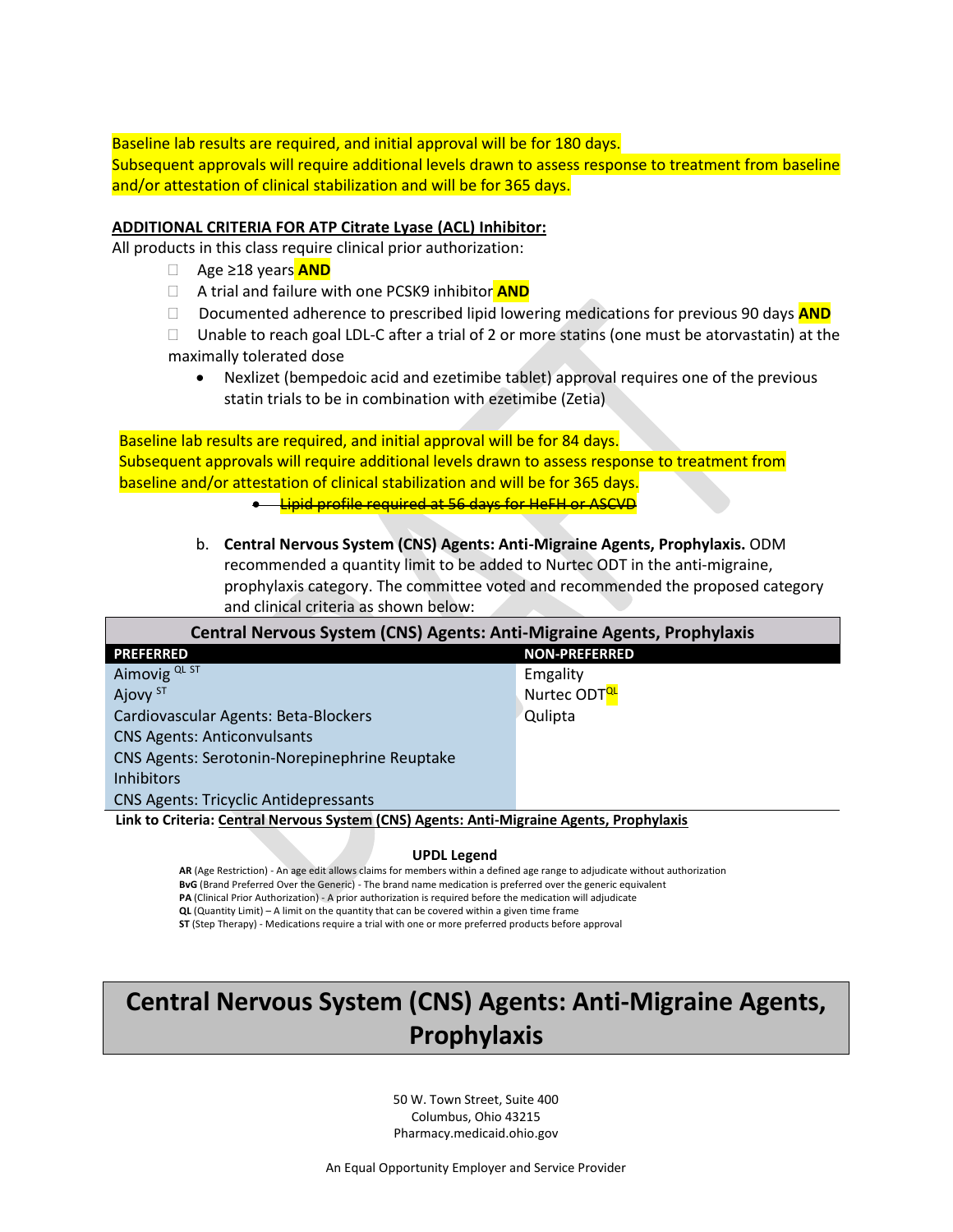#### **LENGTH OF AUTHORIZATIONS:** Initial Authorization 180 days

Subsequent Authorizations 365 days

#### **PRIOR AUTHORIZATION CRITERIA:**

- □ Is there any reason the patient cannot be changed to a medication not requiring prior approval? Acceptable reasons include:
	- o Allergy to preferredmedications
	- o Contraindication to three preferred medications
	- $\circ$  History of unacceptable/toxic side effects to at least three preferred medications

#### **STEP THERAPY REQUIRED PREFERRED MEDICATION:**

 $\Box$  For a drug requiring step therapy, there must have been inadequate clinical response to a trial of at least 30 days each to at least 3 controller migraine medications or has experienced contraindications or intolerance to them (i.e., beta-blockers, anticonvulsants, tricyclic antidepressants, and/or serotonin-norepinephrine reuptake inhibitors).

#### **NON-PREFERRED MEDICATION:**

 $\Box$  For a non-preferred medication drug there must have been inadequate clinical response to a trial of at least 30 days each to at least 3 controller migraine medications or has experienced contraindications or intolerance to them (i.e., beta-blockers, anticonvulsants, tricyclic antidepressants, and/or serotonin-norepinephrine reuptake inhibitors) AND an inadequate clinical response to a trial of at least 30 days of one step therapy required preferred medication

#### **ADDITIONAL CRITERIA FOR MIGRAINE PROPHYLAXIS:**

- 1. Patient must have one of the following diagnoses:
	- a. **Episodic** migraine with the following frequencies of migraine:
		- I. 4-15 headaches per 30 days measured over 90 consecutive days and headache duration of longer than 4 hours per day or longer during an attack on average.
	- b. **Chronic** migraine with the following frequencies of migraine:
		- I. 15 or more headaches per 30 days measured over 90 consecutive days and headache duration of longer than 4 hours per day or longer during an attack on average
- 2. Prior Authorization may be approved if the patient has failed a trial of at least 30 days each to at least 3 controller migraine medications or has experienced contraindications or intolerance to them (i.e., beta-blockers, anticonvulsants, tricyclic antidepressants, and/or serotoninnorepinephrine reuptake inhibitors).
- 3. Initial authorization will be limited to 180 days with objective documentation of severity, frequency, and number of headache days per month (preferably a headache diary).
- 4. Re-authorization for 365 days will be allowed based upon evidence of improved headache control (preferably a headache diary or other objective documentation of severity, frequency, and number of headache days per month).

#### **ADDITIONAL INFORMATION**

In addition to utilizing a preferred agent when applicable, the number of tablets/doses allowed per 30 days is restricted based on the manufacturer's package insert.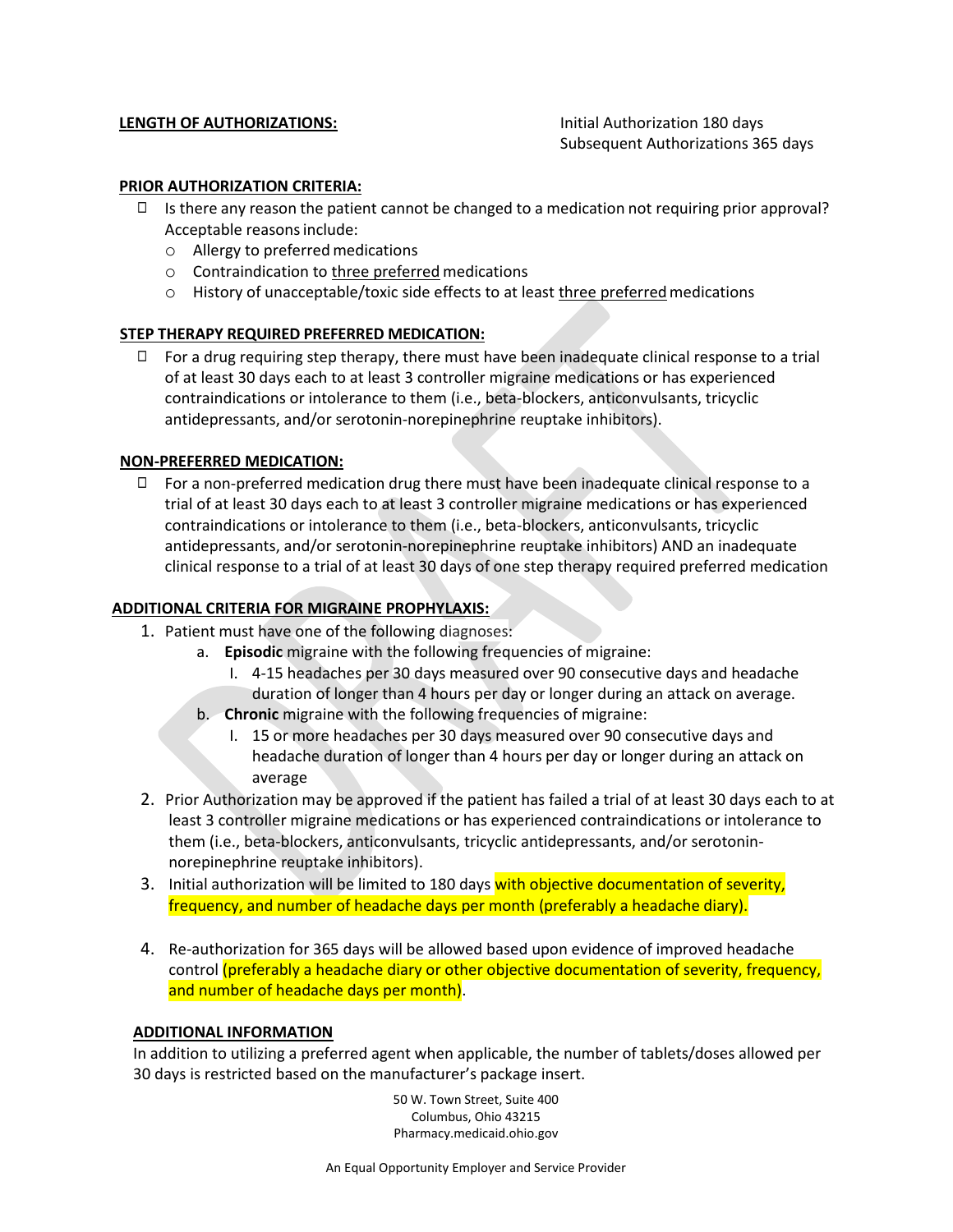#### \* Nurtec ODT quantity limit is 18 per 30 days for prophylactic treatment

\* Aimovig Initial Dose is limited to 70mg once per 30 days; may request dose increase if 70mg fails to provide adequate relief over 60 consecutive days.

\* Ajovy 675mg doses (quarterly administration) will not be authorized until patient has demonstrated efficacy of medication for at least 90 days.

c. **Central Nervous System (CNS) Agents: Medication Assisted Treatment of Opioid Addiction.** ODM explained the administrative change to remove Bunavail as it is no longer on the market. ODM announced that the DUR Board recommended and voted that Sublocade will no longer require PA effective 4/15/22. ODM recommended the buprenorphine equivalent safety limit to be increased from 16 mg/day to 24mg/day. The committee voted and recommended the proposed category as shown below:

| <b>PREFERRED</b>          | <b>NON-PREFERRED</b>   |
|---------------------------|------------------------|
| Bunavail                  | Buprenorphine          |
| Buprenorphine/Naloxone    | Lucemyra <sup>QL</sup> |
| Clonidine                 |                        |
| Sublocade <sup>PAQL</sup> |                        |
| Suboxone                  |                        |
| Vivitrol                  |                        |
| Zubsolv                   |                        |

**Link to Criteria[: Central Nervous System \(CNS\) Agents: Medication Assisted Treatment of Opioid Addiction](https://pharmacy.medicaid.ohio.gov/sites/default/files/20220101_UPDL_Criteria_Final.pdf#page=34)**

#### **UPDL Legend**

**AR** (Age Restriction) - An age edit allows claims for members within a defined age range to adjudicate without authorization **BvG** (Brand Preferred Over the Generic) - The brand name medication is preferred over the generic equivalent **PA** (Clinical Prior Authorization) - A prior authorization is required before the medication will adjudicate **QL** (Quantity Limit) – A limit on the quantity that can be covered within a given time frame **ST** (Step Therapy) - Medications require a trial with one or more preferred products before approval

# **Central Nervous System (CNS) Agents: Medication Assisted Treatment of Opioid Addiction**

**LENGTH OF AUTHORIZATIONS:** No PA required for short-acting, buprenorphine containing, oral agents

> 30 days for initial authorization of injectable not to exceed 180 days for subsequent authorizations of injectable; length depending upon patient status and compliance to treatment plan 14-day authorization for Lucemyra<sup>@</sup> (lofexidine)

#### **PRIOR AUTHORIZATION CRITERIA:**

Is there any reason the patient cannot be changed to a medication not requiring prior approval? Acceptable reasons include:

- □ Allergy to all medications not requiring prior approval
- Contraindication to or drug-to-drug interaction with medications not requiring prior approval.
- $\Box$  History of unacceptable/toxic side effects to medications not requiring prior approval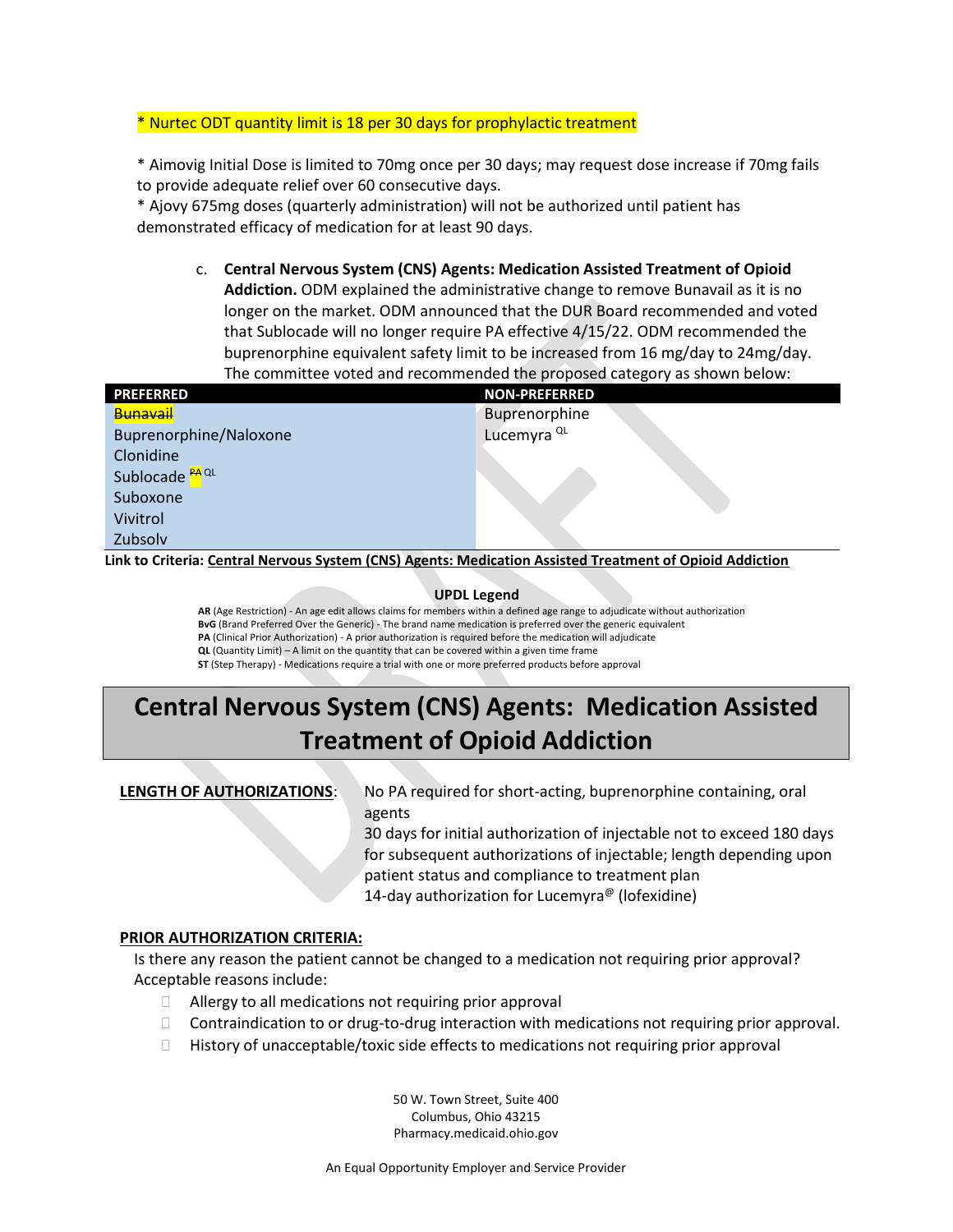#### **Criteria for Lucemyra (lofexidine)**

- Indicated for Opioid Withdrawal, must meet all the following criteria:
	- o Diagnosis of opioid dependence or opioid use disorder
	- o Age ≥ 18 years
	- $\circ$  Patient is currently undergoing or is scheduled to undergo abrupt opioid discontinuation
	- $\circ$  Medical justification supports why an opioid taper (such as with buprenorphine or methadone) cannot be used
	- o Does the patient meet one or more of the following criteria:
		- Therapeutic failure of clonidine due to intolerable adverse effects or inability to reach maximal doses of clonidine due to adverse effects
		- Documented history of intolerance to clonidine (ex: hypotension, bradycardia)
		- Contraindication to clonidine as specified in FDA labeling
		- Lofexidine has already been initiated in an inpatient setting
	- o Dose will not exceed 2.88 mg (16 tablets) per day

Prescribing for buprenorphine products must follow the requirements of Ohio Administrative Code rule 4731-33-03 *Office based treatment for opioid addiction*.

#### **BUPRENORPHINE SAFETY EDITS AND DRUG UTILIZATION REVIEW CRITERIA:**

In favor of eliminating prior authorization for all forms of oral short acting buprenorphine- containing products, ODM and the Managed Care Plans will implement safety edits and a retrospective drug utilization review process for all brand and generic forms of oral short acting buprenorphine-containing products. Safety edits are in place for dosages over 24mg of buprenorphine equivalents/day.

Buprenorphine SL tablets (Generic of Subutex) use restricted to pregnancy or breastfeeding; or contraindication to preferred products.

Vivitrol may be billed by the pharmacy if it is not dispensed directly to the patient. If not administered by the pharmacist, the drug must be released only to the administering provider or administering provider's staff, following all regulations for a Prescription Pick-Up Station as described by the Ohio Board of Pharmacy.

#### **Criteria for SUBCUTANEOUS BUPRENORPHINE INJECTION (SUBLOCADE™)**

<del>l - Indicated for opioid dependence:</del>

- <del>o Patient ≥18 years</del>
- $\odot$  Currently established on a dose of at least 8mg of oral buprenorphine for at least 7 days
- Medical justification supports inability to continue to use oral formulation and Vivitrol
- $\odot$  Urine drug screen result obtained within the last 7 days with no illicit substances or non-
- prescribed therapies detected (initially). Subsequent authorization dependent upon UDS results indicating compliance to treatment plan.
- O Provider will attest that the patient is receiving or planning to receive counseling.
- $\odot$  The physician has reviewed OARRS within 7 days prior to the PA request. If the patient has received controlled substances since the previous authorization:
	- The physician has coordinated with all other prescribers of controlled substances and has determined that the patient should continue treatment; **AND**

50 W. Town Street, Suite 400 Columbus, Ohio 43215 Pharmacy.medicaid.ohio.gov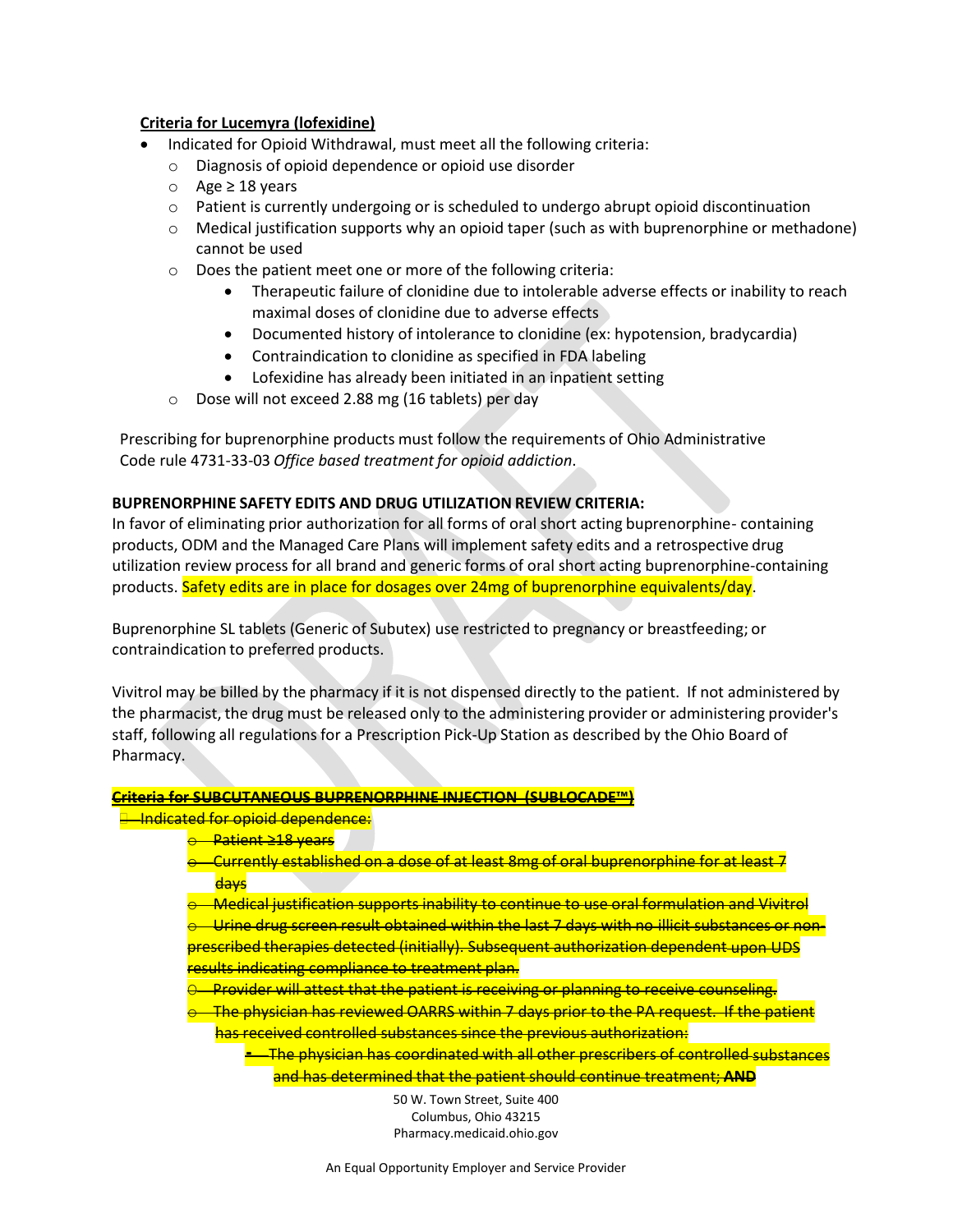If the patient has received other controlled substances for 84 or more continuous days, the physician has consulted with a board-certified addictionologist or addiction psychiatrist who has recommended the patient receive substance abuse treatment (consultation not necessary if the prescriber is a board-certified addictionologist or addiction psychiatrist).

Dose does not exceed 300mg per 30 days in the first 60 days and 100mg thereafter. Providers may request a maintenance dose increase beyond 100mg by submitting additional clinical documentation supporting the need for a higher dose

 Re-authorization requires adherence to specified treatment plan inclusive of adherence to counseling, OARRS and urine drug screening requirements

#### **Sublocade Drug Utilization Review Criteria:**

• Dosing schedule will be limited to 300mg/30 days.

#### **Additional Sublocade Information**

Sublocade may be billed by the pharmacy if it is not dispensed directly to the patient. If not administered at the pharmacy, the drug must be released only to the administering provider or administering provider's staff, following all applicable regulations.

> d. **Respiratory Agents: Monoclonal Antibodies-Anti-IL/Anti-IgE.** ODM proposed an administrative reorganization of the criteria for this category. The committee voted and recommended the proposed category as shown below:

| <b>PREFERRED</b>                                                                    | <b>NON-PREFERRED</b> |
|-------------------------------------------------------------------------------------|----------------------|
| Fasenra <sup>PA</sup>                                                               | Dupixent             |
| Nucala <sup>PA</sup>                                                                |                      |
| Xolair <sup>PA</sup>                                                                |                      |
| Lielche Culterier Despiratorum Annatori Monoglove Lielchedine, Arati II (Arati LeF) |                      |

**Link to Criteria: [Respiratory Agents: Monoclonal Antibodies-Anti-IL/Anti-IgE](https://pharmacy.medicaid.ohio.gov/sites/default/files/20220101_UPDL_Criteria_Final.pdf#page=93)**

#### **UPDL Legend**

**AR** (Age Restriction) - An age edit allows claims for members within a defined age range to adjudicate without authorization **BvG** (Brand Preferred Over the Generic) - The brand name medication is preferred over the generic equivalent **PA** (Clinical Prior Authorization) - A prior authorization is required before the medication will adjudicate **QL** (Quantity Limit) – A limit on the quantity that can be covered within a given time frame **ST** (Step Therapy) - Medications require a trial with one or more preferred products before approval

## **Respiratory Agents: Monoclonal Antibodies-Anti-IL/Anti-IgE**

#### **LENGTH OF AUTHORIZATIONS:** 365 Days

#### **PRIOR AUTHORIZATION CRITERIA:**

Is there any reason the patient cannot be changed to a medication not requiring prior approval? Acceptable reasons include:

- Allergy to all medications not requiring prior approval
- Contraindication to or drug-to-drug interaction with medications not requiring prior approval
- History of unacceptable/toxic side effects to medications not requiring prior approval

#### **NON-PREFERRED MEDICATION:**

50 W. Town Street, Suite 400 Columbus, Ohio 43215 Pharmacy.medicaid.ohio.gov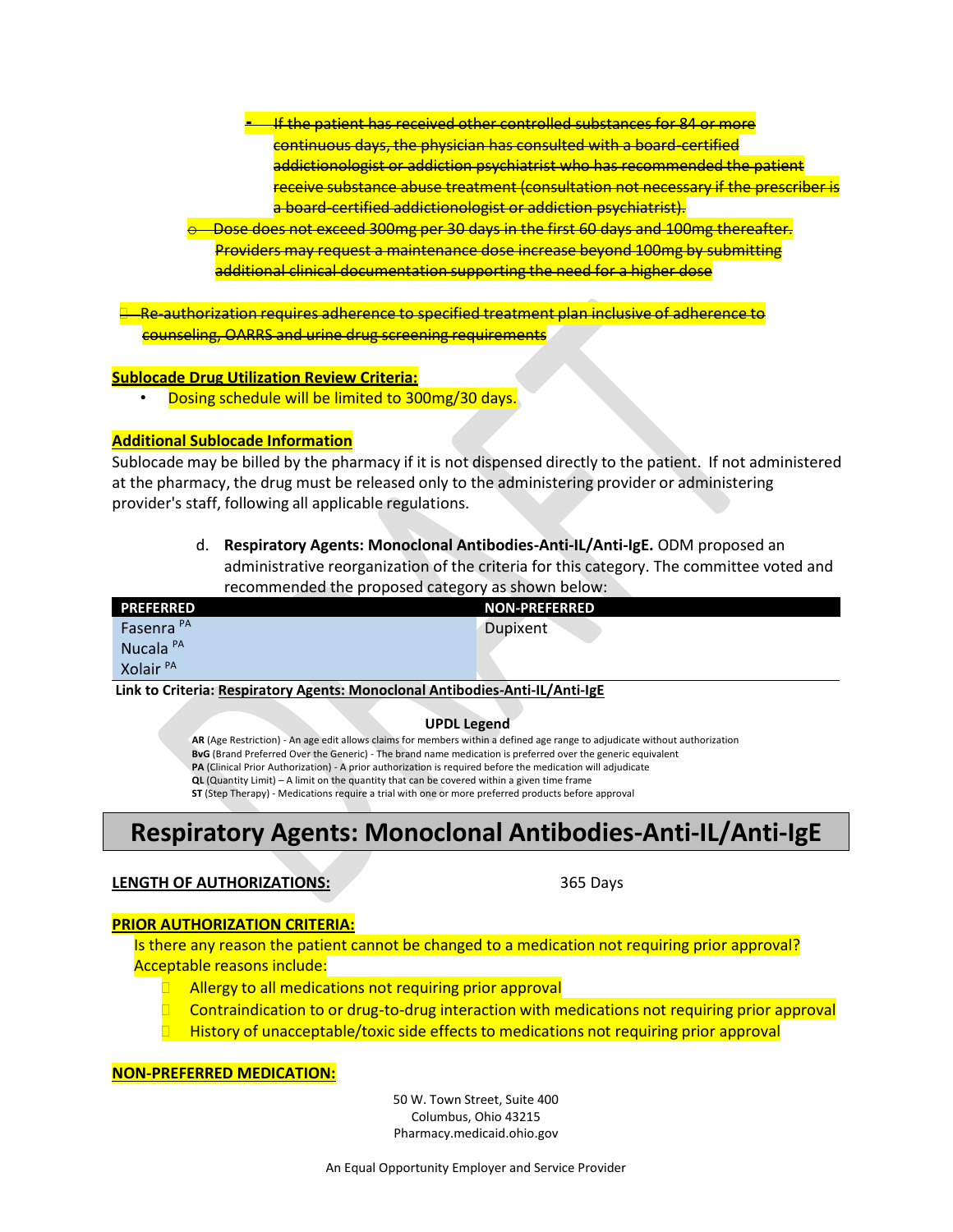• Non-preferred medications will be approved for patients with uncontrolled eosinophilic asthma symptoms and/or exacerbations despite at least 90 days adherence to therapy with a preferred agent

#### **Clinical Criteria for Asthma**

- **Indicated for Patient must have a diagnosis of moderate to severe asthma if:** AND
- $\Box$  Prescribed by or in consultation with an allergist/immunologist or pulmonologist  $\overline{AND}$
- $\Box$  Prescribed in accordance with its FDA approved labeling AND

**D** Preferred medications will be approved for patients with uncontrolled **egginophilic** asthma symptoms and/or exacerbations despite at least 30 days adherence to therapy with:

- Medium dose preferred ICS/LABA inhaler (patients 6-11 years old)  $\rightarrow$  Nucala
- Medium dose preferred ICS/LABA inhaler with tiotropium or high dose preferred ICS/LABA inhaler (patients 12 years and older) - Nucala or Fasenra

Non-preferred medications will be approved for patients with uncontrolled eosinophilic asthma symptoms and/or exacerbations despite at least 90 days adherence to therapy with a preferred agent

\*Initial authorization is limited to 180 days

\*Re-authorization of up to 365 days granted following demonstration of improvement in patient condition with therapy (e.g. improvement in PFTs).

#### **Clinical Criteria for Chronic Rhinosinusitis With Nasal Polyposis**

- **Indicated for Patient must have a diagnosis of chronic rhinosinusitis with nasal polyposis** *if:* **AND**
- **Prescribed by or in consultation with an allergist/immunologist, pulmonologist, or otolaryngologist** AND
- Prescribed in accordance with its FDA approved labeling AND

Patient had an inadequate response, intolerance or contraindication to one oral corticosteroid AND Patient had a 30-day trial and experienced an inadequate response, intolerance or contraindication to one nasal corticosteroid spray

**o** Patient is 18 years of age or older

#### **Clinical Criteria for Chronic Urticaria**

- Indicated for Patient must have a diagnosis of **chronic urticaria** if: AND
- **Prescribed by or in consultation with a dermatologist or allergist/immunologist AND**
- $\Box$  Prescribed in accordance with its FDA approved labeling  $AND$
- $\Box$  Patient has tried and failed two 14-day trials with two different antihistamines

#### **Clinical Criteria for Moderate to Severe Atopic Dermatitis**

- Indicated for Patient must have a diagnosis of **moderate to severe atopic dermatitis**if: AND
- $\Box$  Patient has minimum body surface area (BSA) involvement of at least 10% AND
- $\Box$  Prescribed by or in consultation with a dermatologist or allergist/immunologist AND
- **Prescribed in accordance with its FDA approved labeling AND**
- **Patient is 6 years of age or older**
- $\Box$  Patient has had inadequate response or contraindication to two of the following: topical

corticosteroids, topical calcineurin inhibitors [e.g. Elidel], or topical PDE-4 inhibitors [e.g. Eucrisa ™]